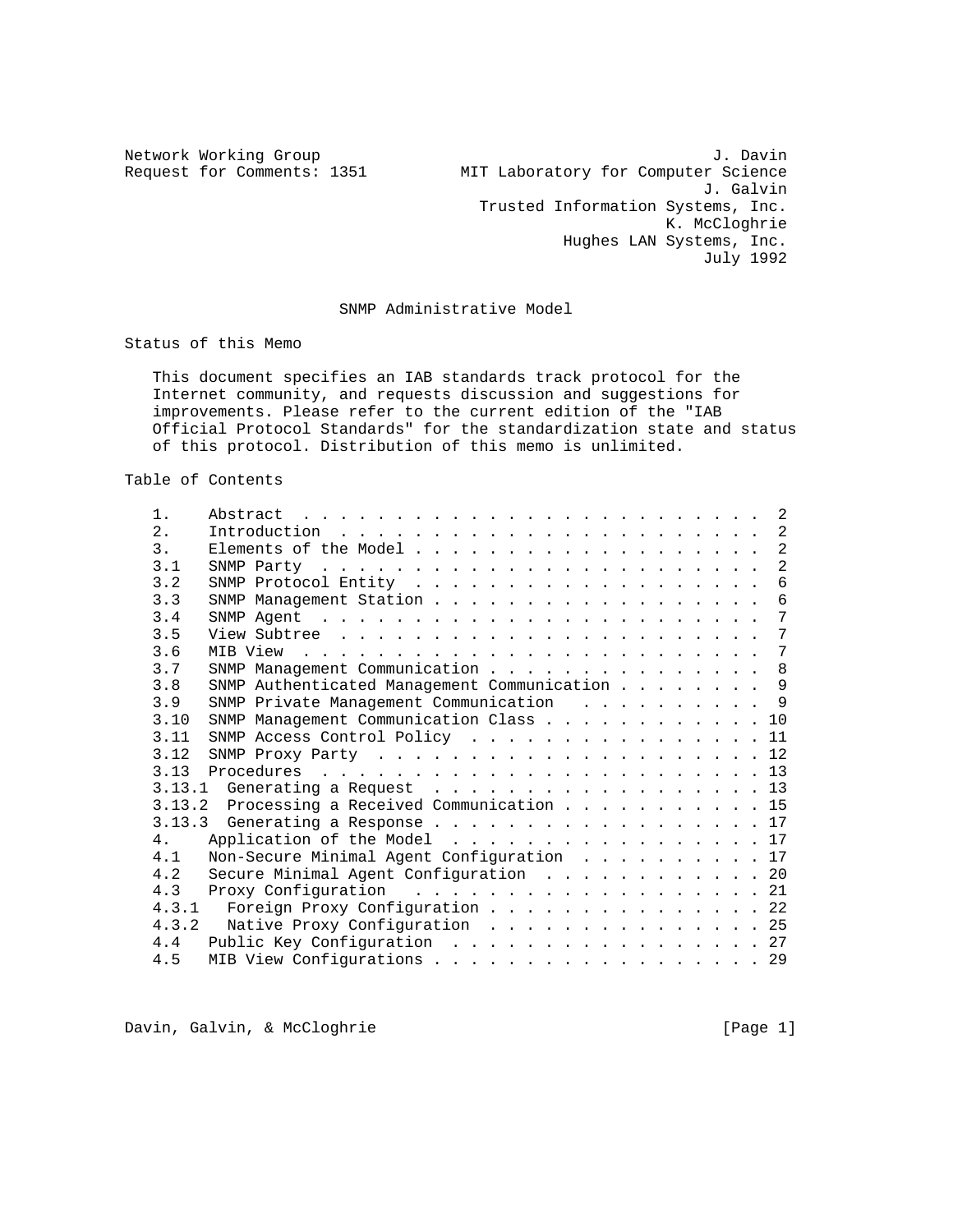| 6. Security Considerations 33 |  |
|-------------------------------|--|
|                               |  |
|                               |  |

1. Abstract

 This memo presents an elaboration of the SNMP administrative model set forth in [1]. This model provides a unified conceptual basis for administering SNMP protocol entities to support

- o authentication and integrity,
- o privacy,
- o access control, and
- o the cooperation of multiple protocol entities.

 Please send comments to the SNMP Security Developers mailing list (snmp-sec-dev@tis.com).

2. Introduction

 This memo presents an elaboration of the SNMP administrative model set forth in [1]. It describes how the elaborated administrative model is applied to realize effective network management in a variety of configurations and environments.

 The model described here entails the use of distinct identities for peers that exchange SNMP messages. Thus, it represents a departure from the community-based administrative model set forth in [1]. By unambiguously identifying the source and intended recipient of each SNMP message, this new strategy improves upon the historical community scheme both by supporting a more convenient access control model and allowing for effective use of asymmetric (public key) security protocols in the future.

- 3. Elements of the Model
- 3.1 SNMP Party

 A SNMP party is a conceptual, virtual execution context whose operation is restricted (for security or other purposes) to an administratively defined subset of all possible operations of a particular SNMP protocol entity (see Section 3.2). Whenever a SNMP protocol entity processes a SNMP message, it does so by acting as a SNMP party and is thereby restricted to the set of operations defined

Davin, Galvin, & McCloghrie **1988** (Page 2)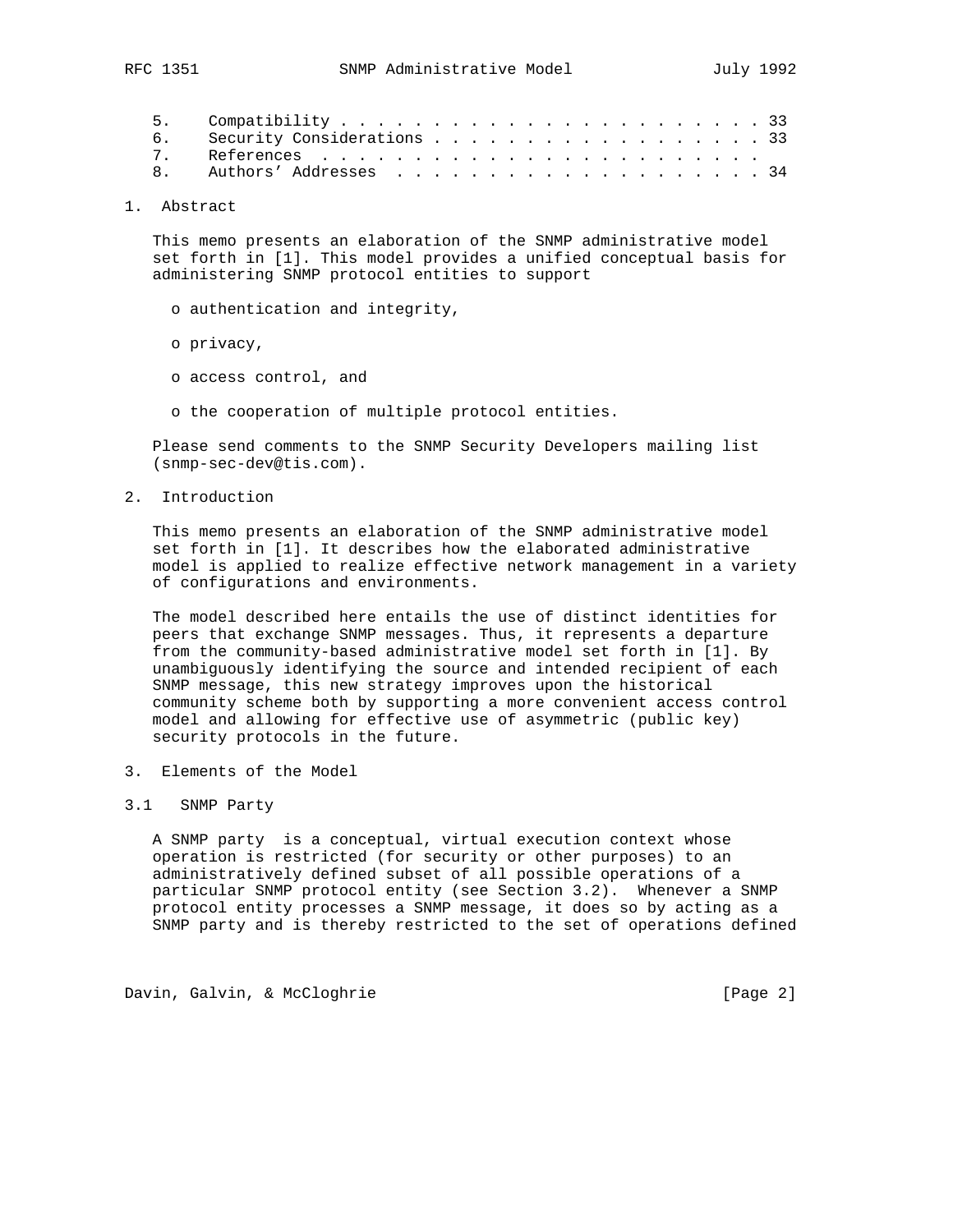for that party. The set of possible operations specified for a SNMP party may be overlapping or disjoint with respect to the sets of other SNMP parties; it may also be a proper or improper subset of all possible operations of the SNMP protocol entity.

Architecturally, each SNMP party comprises

- o a single, unique party identity,
- o a single authentication protocol and associated parameters by which all protocol messages originated by the party are authenticated as to origin and integrity,
- o a single privacy protocol and associated parameters by which all protocol messages received by the party are protected from disclosure,
- o a single MIB view (see Section 3.6) to which all management operations performed by the party are applied, and
- o a logical network location at which the party executes, characterized by a transport protocol domain and transport addressing information.

 Conceptually, each SNMP party may be represented by an ASN.1 value with the following syntax:

 SnmpParty ::= SEQUENCE { partyIdentity OBJECT IDENTIFIER, partyTDomain OBJECT IDENTIFIER, partyTAddr OCTET STRING, partyProxyFor OBJECT IDENTIFIER, partyMaxMessageSize INTEGER, partyAuthProtocol OBJECT IDENTIFIER, partyAuthClock INTEGER, partyAuthLastMsg INTEGER, partyAuthNonce INTEGER,

Davin, Galvin, & McCloghrie **Example 20** (Page 3)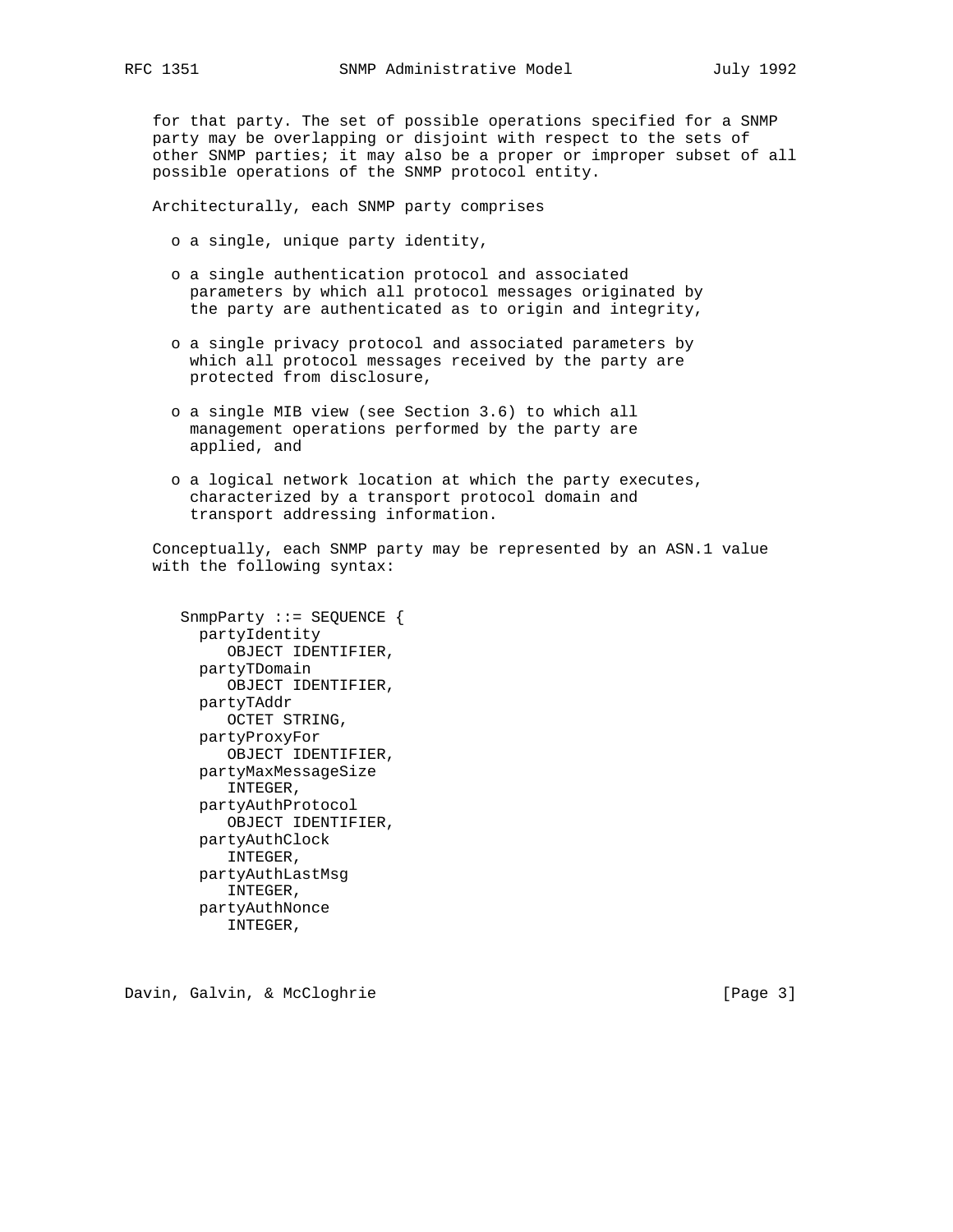```
 partyAuthPrivate
    OCTET STRING,
 partyAuthPublic
     OCTET STRING,
 partyAuthLifetime
     INTEGER,
 partyPrivProtocol
     OBJECT IDENTIFIER,
 partyPrivPrivate
    OCTET STRING,
 partyPrivPublic
   OCTET STRING
}
```
 For each SnmpParty value that represents a SNMP party, the following statements are true:

- o Its partyIdentity component is the party identity.
- o Its partyTDomain component is called the transport domain and indicates the kind of transport service by which the party receives network management traffic. An example of a transport domain is rfc1351Domain (SNMP over UDP, using SNMP parties).
- o Its partyTAddr component is called the transport addressing information and represents a transport service address by which the party receives network management traffic.
- o Its partyProxyFor component is called the proxied party and represents the identity of a second SNMP party or other management entity with which interaction may be necessary to satisfy received management requests. In this context, the value noProxy signifies that the party responds to received management requests by entirely local mechanisms.
- o Its partyMaxMessageSize component is called the maximum message size and represents the length in octets of the largest SNMP message this party is prepared to accept.
- o Its partyAuthProtocol component is called the authentication protocol and identifies a protocol and a mechanism by which all messages generated by the party

Davin, Galvin, & McCloghrie **Example 2018** [Page 4]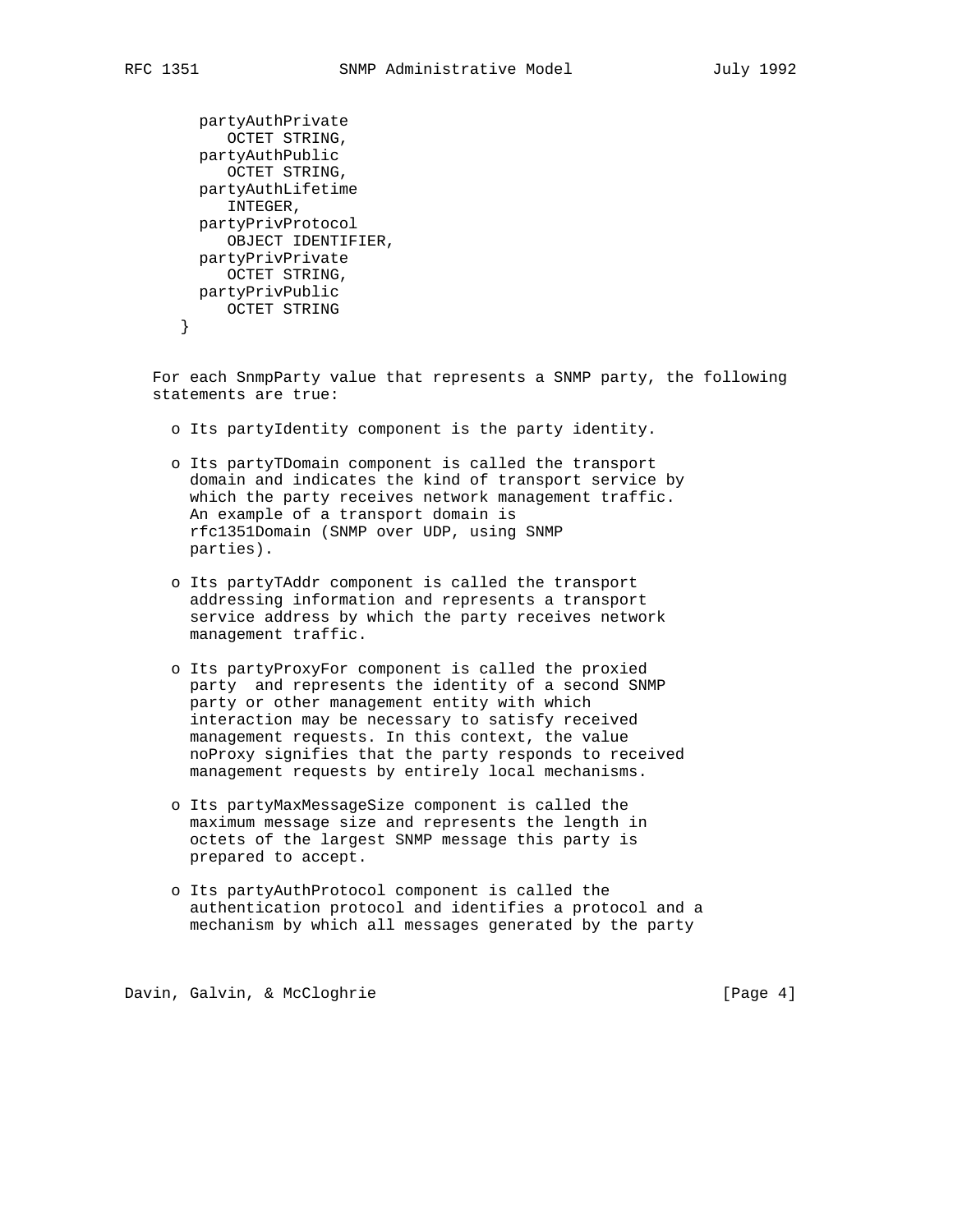are authenticated as to integrity and origin. In this context, the value noAuth signifies that messages generated by the party are not authenticated as to integrity and origin.

- o Its partyAuthClock component is called the authentication clock and represents a notion of the current time that is specific to the party. The significance of this component is specific to the authentication protocol.
- o Its partyAuthLastMsg component is called the last-timestamp and represents a notion of time associated with the most recent, authentic protocol message generated by the party. The significance of this component is specific to the authentication protocol.
- o Its partyAuthNonce component is called the nonce and represents a monotonically increasing integer associated with the most recent, authentic protocol message generated by the party. The significance of this component is specific to the authentication protocol.
- o Its partyAuthPrivate component is called the private authentication key and represents any secret value needed to support the authentication protocol. The significance of this component is specific to the authentication protocol.
- o Its partyAuthPublic component is called the public authentication key and represents any public value that may be needed to support the authentication protocol. The significance of this component is specific to the authentication protocol.
- o Its partyAuthLifetime component is called the lifetime and represents an administrative upper bound on acceptable delivery delay for protocol messages generated by the party. The significance of this component is specific to the authentication protocol.
- o Its partyPrivProtocol component is called the privacy protocol and identifies a protocol and a mechanism by which all protocol messages received by the party are protected from disclosure. In this context, the value noPriv signifies that messages received by the party are not protected from disclosure.

Davin, Galvin, & McCloghrie **Example 2018** [Page 5]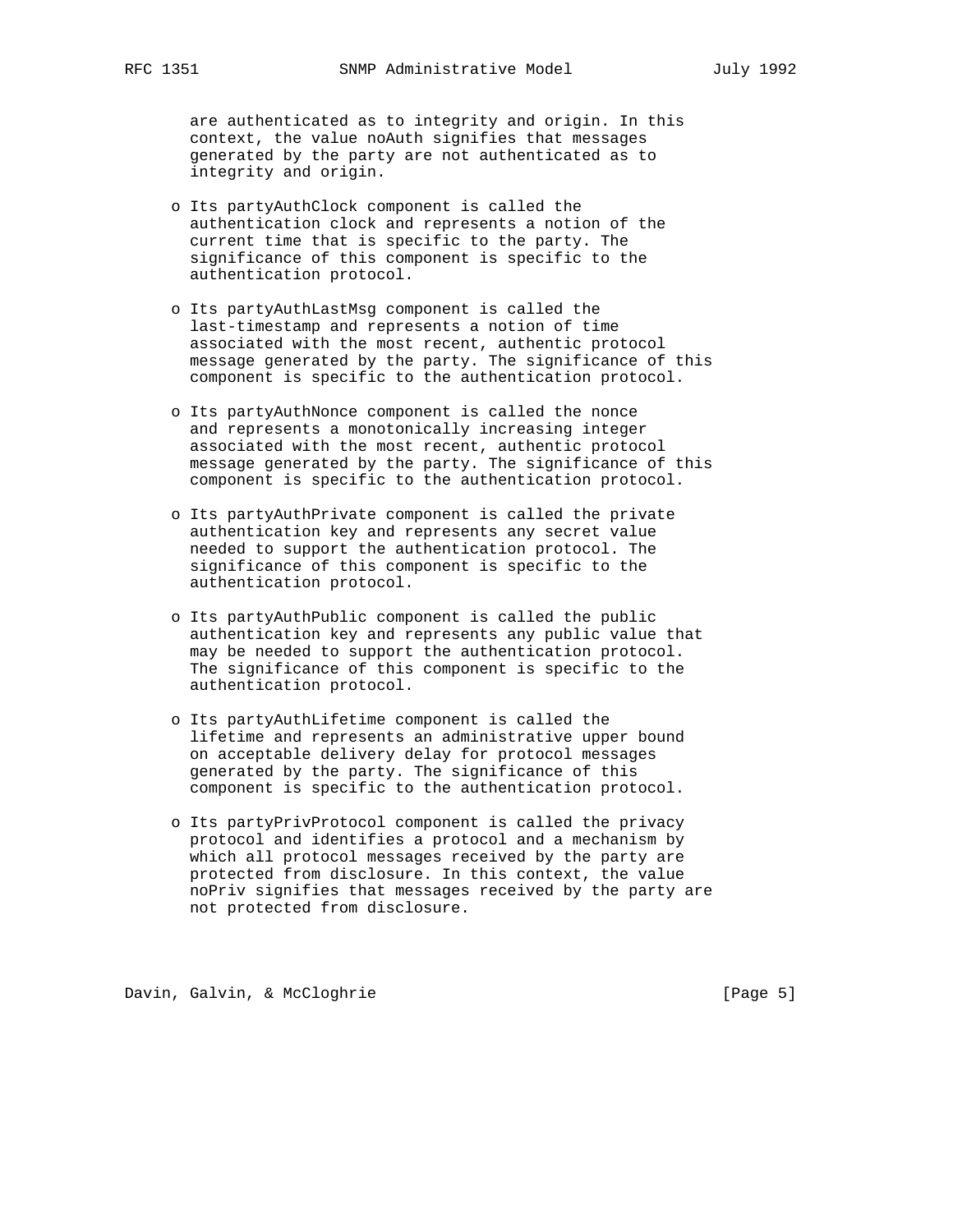- o Its partyPrivPrivate component is called the private privacy key and represents any secret value needed to support the privacy protocol. The significance of this component is specific to the privacy protocol.
- o Its partyPrivPublic component is called the public privacy key and represents any public value that may be needed to support the privacy protocol. The significance of this component is specific to the privacy protocol.

 If, for all SNMP parties realized by a SNMP protocol entity, the authentication protocol is noAuth and the privacy protocol is noPriv, then that protocol entity is called non-secure.

## 3.2 SNMP Protocol Entity

 A SNMP protocol entity is an actual process which performs network management operations by generating and/or responding to SNMP protocol messages in the manner specified in [1]. When a protocol entity is acting as a particular SNMP party (see Section 3.1), the operation of that entity must be restricted to the subset of all possible operations that is administratively defined for that party.

 By definition, the operation of a SNMP protocol entity requires no concurrency between processing of any single protocol message (by a particular SNMP party) and processing of any other protocol message (by a potentially different SNMP party). Accordingly, implementation of a SNMP protocol entity to support more than one party need not be multi-threaded. However, there may be situations where implementors may choose to use multi-threading.

 Architecturally, every SNMP entity maintains a local database that represents all SNMP parties known to it -- those whose operation is realized locally, those whose operation is realized by proxy interactions with remote parties or devices, and those whose operation is realized by remote entities. In addition, every SNMP protocol entity maintains a local database that represents an access control policy (see Section 3.11) that defines the access privileges accorded to known SNMP parties.

3.3 SNMP Management Station

 A SNMP management station is the operational role assumed by a SNMP party when it initiates SNMP management operations by the generation of appropriate SNMP protocol messages or when it receives and processes trap notifications.

Sometimes, the term SNMP management station is applied to partial

Davin, Galvin, & McCloghrie **1988** (Page 6)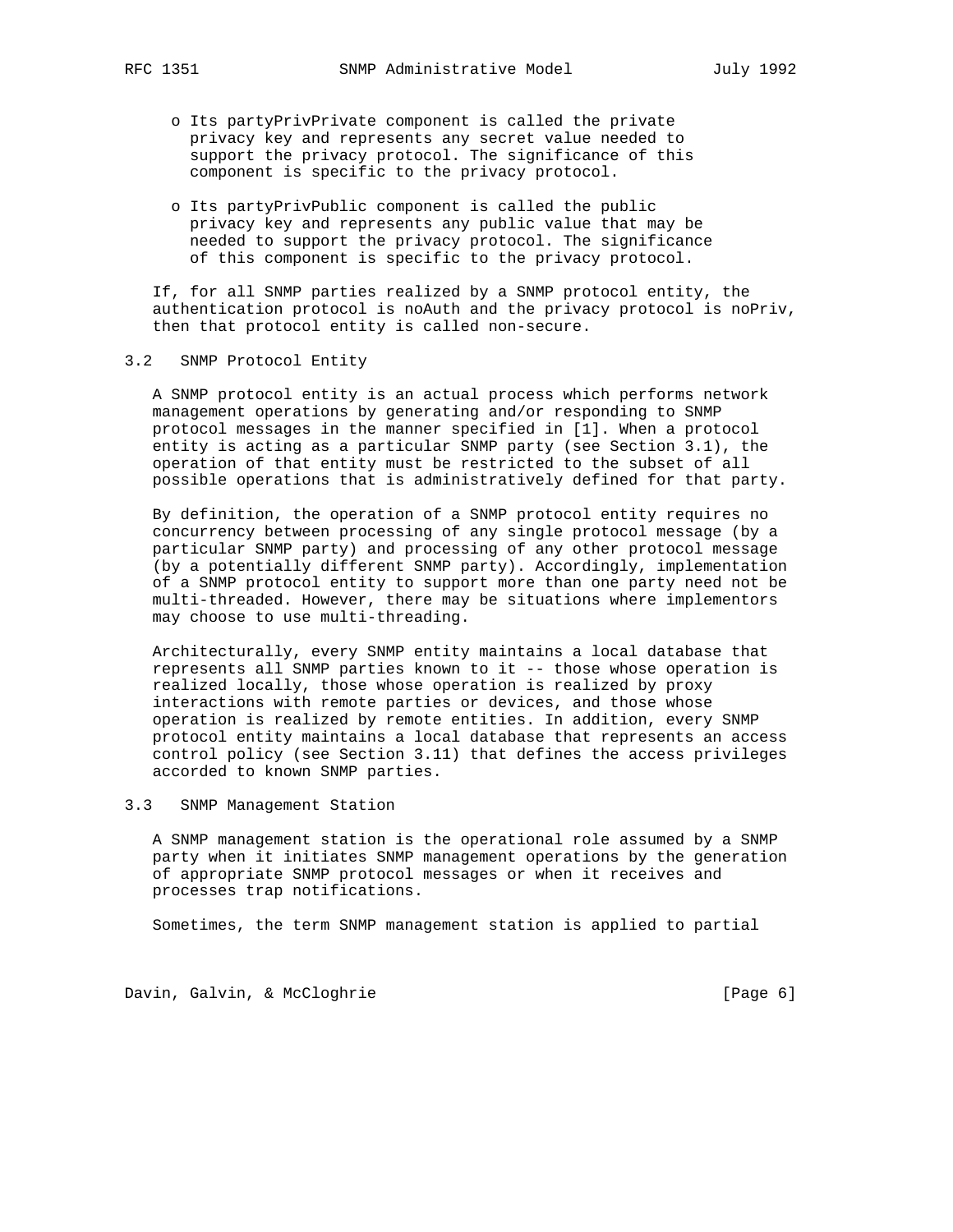implementations of the SNMP (in graphics workstations, for example) that focus upon this operational role. Such partial implementations may provide for convenient, local invocation of management services, but they may provide little or no support for performing SNMP management operations on behalf of remote protocol users.

## 3.4 SNMP Agent

 A SNMP agent is the operational role assumed by a SNMP party when it performs SNMP management operations in response to received SNMP protocol messages such as those generated by a SNMP management station (see Section 3.3).

 Sometimes, the term SNMP agent is applied to partial implementations of the SNMP (in embedded systems, for example) that focus upon this operational role. Such partial implementations provide for realization of SNMP management operations on behalf of remote users of management services, but they may provide little or no support for local invocation of such services.

#### 3.5 View Subtree

 A view subtree is the set of all MIB object instances which have a common ASN.1 OBJECT IDENTIFIER prefix to their names. A view subtree is identified by the OBJECT IDENTIFIER value which is the longest OBJECT IDENTIFIER prefix common to all (potential) MIB object instances in that subtree.

## 3.6 MIB View

 A MIB view is a subset of the set of all instances of all object types defined according to the Internet-standard SMI [2] (i.e., of the universal set of all instances of all MIB objects), subject to the following constraints:

- o Each element of a MIB view is uniquely named by an ASN.1 OBJECT IDENTIFIER value. As such, identically named instances of a particular object type (e.g., in different agents) must be contained within different MIB views. That is, a particular object instance name resolves within a particular MIB view to at most one object instance.
- o Every MIB view is defined as a collection of view subtrees.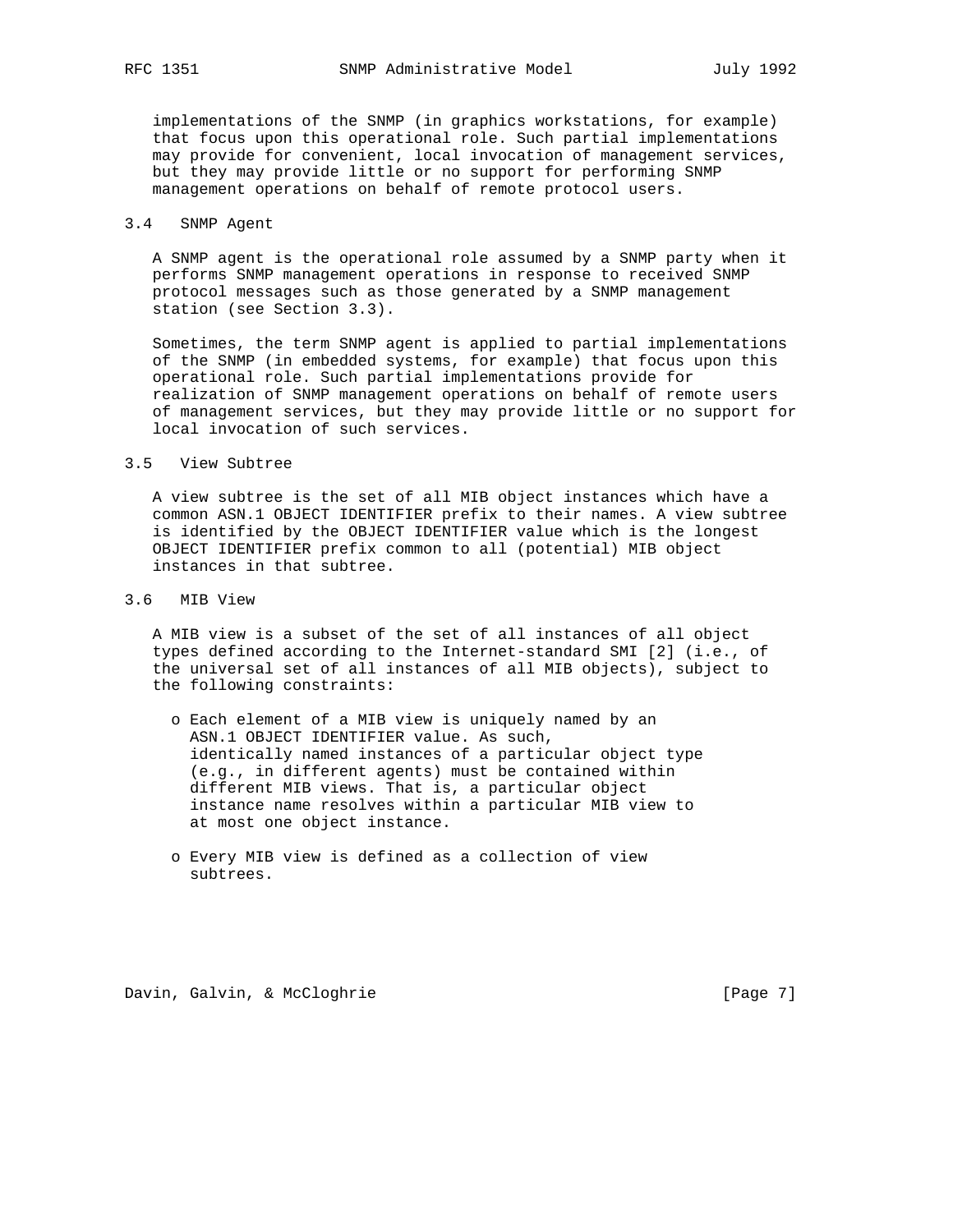3.7 SNMP Management Communication

 A SNMP management communication is a communication from one specified SNMP party to a second specified SNMP party about management information that is represented in the MIB view of the appropriate party. In particular, a SNMP management communication may be

- o a query by the originating party about information in the MIB view of the addressed party (e.g., getRequest and getNextRequest),
- o an indicative assertion to the addressed party about information in the MIB view of the originating party (e.g., getResponse or trapNotification), or
- o an imperative assertion by the originating party about information in the MIB view of the addressed party (e.g., setRequest).

 A management communication is represented by an ASN.1 value with the syntax

```
 SnmpMgmtCom ::= [1] IMPLICIT SEQUENCE {
  dstParty
     OBJECT IDENTIFIER,
  srcParty
     OBJECT IDENTIFIER,
 pdu
     PDUs
}
```
 For each SnmpMgmtCom value that represents a SNMP management communication, the following statements are true:

- o Its dstParty component is called the destination and identifies the SNMP party to which the communication is directed.
- o Its srcParty component is called the source and identifies the SNMP party from which the communication is originated.
- o Its pdu component has the form and significance attributed to it in [1].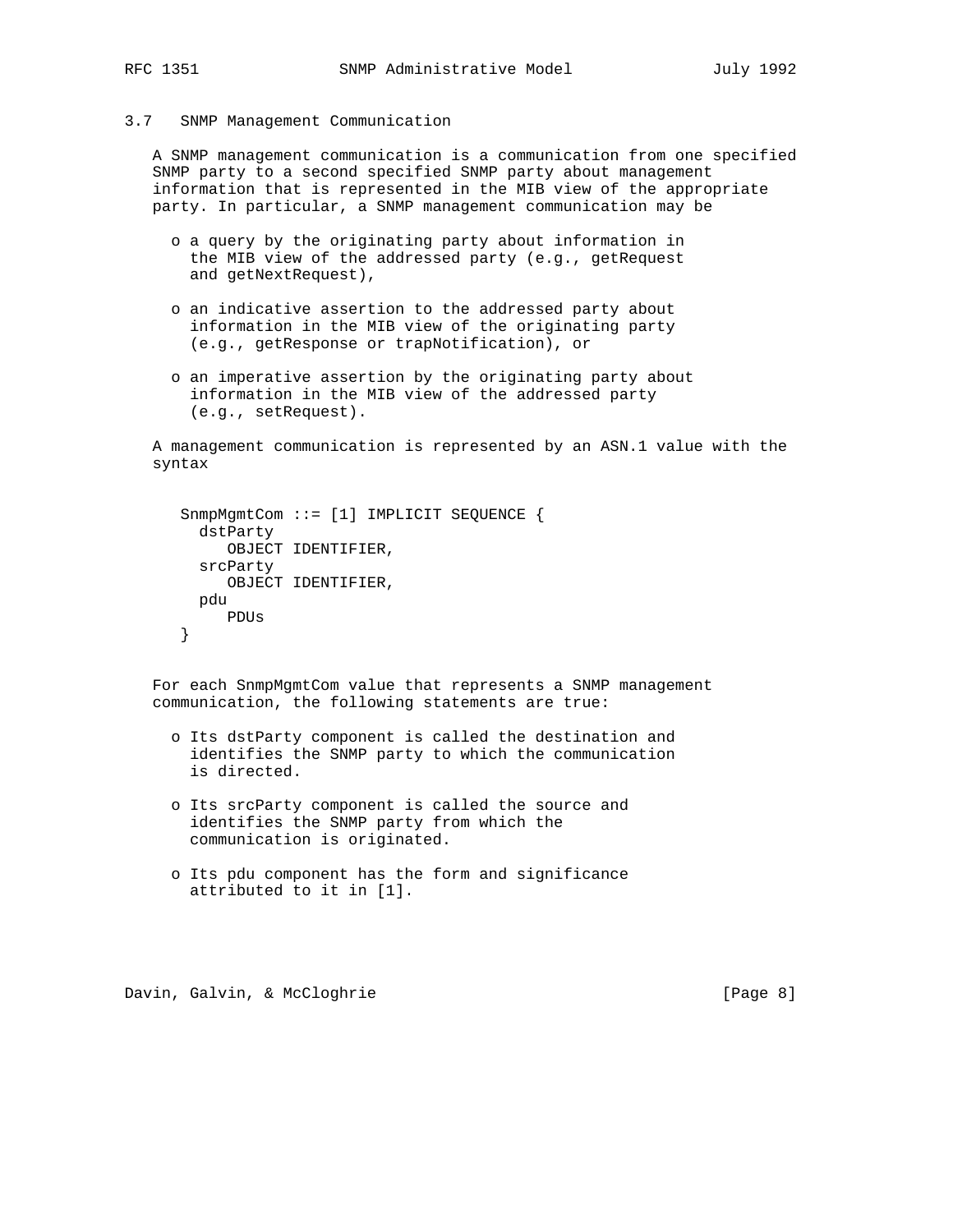## 3.8 SNMP Authenticated Management Communication

 A SNMP authenticated management communication is a SNMP management communication (see Section 3.7) for which the originating SNMP party is (possibly) reliably identified and for which the integrity of the transmission of the communication is (possibly) protected. An authenticated management communication is represented by an ASN.1 value with the syntax

```
 SnmpAuthMsg ::= [1] IMPLICIT SEQUENCE {
  authInfo
     ANY, - defined by authentication protocol
 authData
     SnmpMgmtCom
}
```
 For each SnmpAuthMsg value that represents a SNMP authenticated management communication, the following statements are true:

- o Its authInfo component is called the authentication information and represents information required in support of the authentication protocol used by the SNMP party originating the message. The detailed significance of the authentication information is specific to the authentication protocol in use; it has no effect on the application semantics of the communication other than its use by the authentication protocol in determining whether the communication is authentic or not.
- o Its authData component is called the authentication data and represents a SNMP management communication.
- 3.9 SNMP Private Management Communication

 A SNMP private management communication is a SNMP authenticated management communication (see Section 3.8) that is (possibly) protected from disclosure. A private management communication is represented by an ASN.1 value with the syntax

Davin, Galvin, & McCloghrie **Example 20** (Page 9)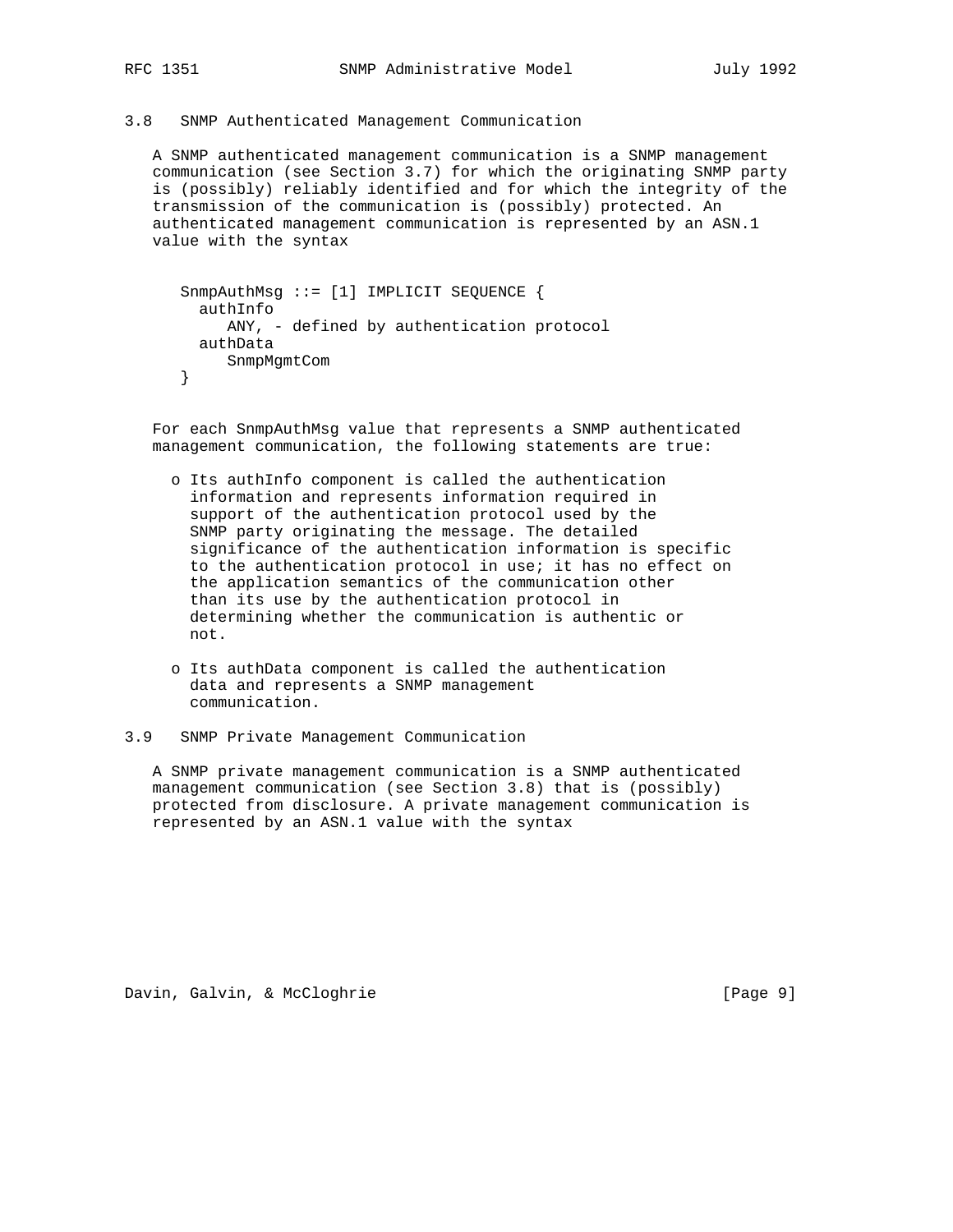For each SnmpPrivMsg value that represents a SNMP private management communication, the following statements are true:

- o Its privDst component is called the privacy destination and identifies the SNMP party to which the communication is directed.
- o Its privData component is called the privacy data and represents the (possibly encrypted) serialization (according to the conventions of [3] and [1]) of a SNMP authenticated management communication (see Section 3.8).
- 3.10 SNMP Management Communication Class

 A SNMP management communication class corresponds to a specific SNMP PDU type defined in [1]. A management communication class is represented by an ASN.1 INTEGER value according to the type of the identifying PDU (see Table 1).

| Get         |   |
|-------------|---|
| GetNext     |   |
| GetResponse |   |
| Set         | я |
| Trap        |   |

Table 1: Management Communication Classes

 The value by which a communication class is represented is computed as 2 raised to the value of the ASN.1 context-specific tag for the appropriate SNMP PDU.

 A set of management communication classes is represented by the ASN.1 INTEGER value that is the sum of the representations of the communication classes in that set. The null set is represented by the value zero.

Davin, Galvin, & McCloghrie [Page 10]

}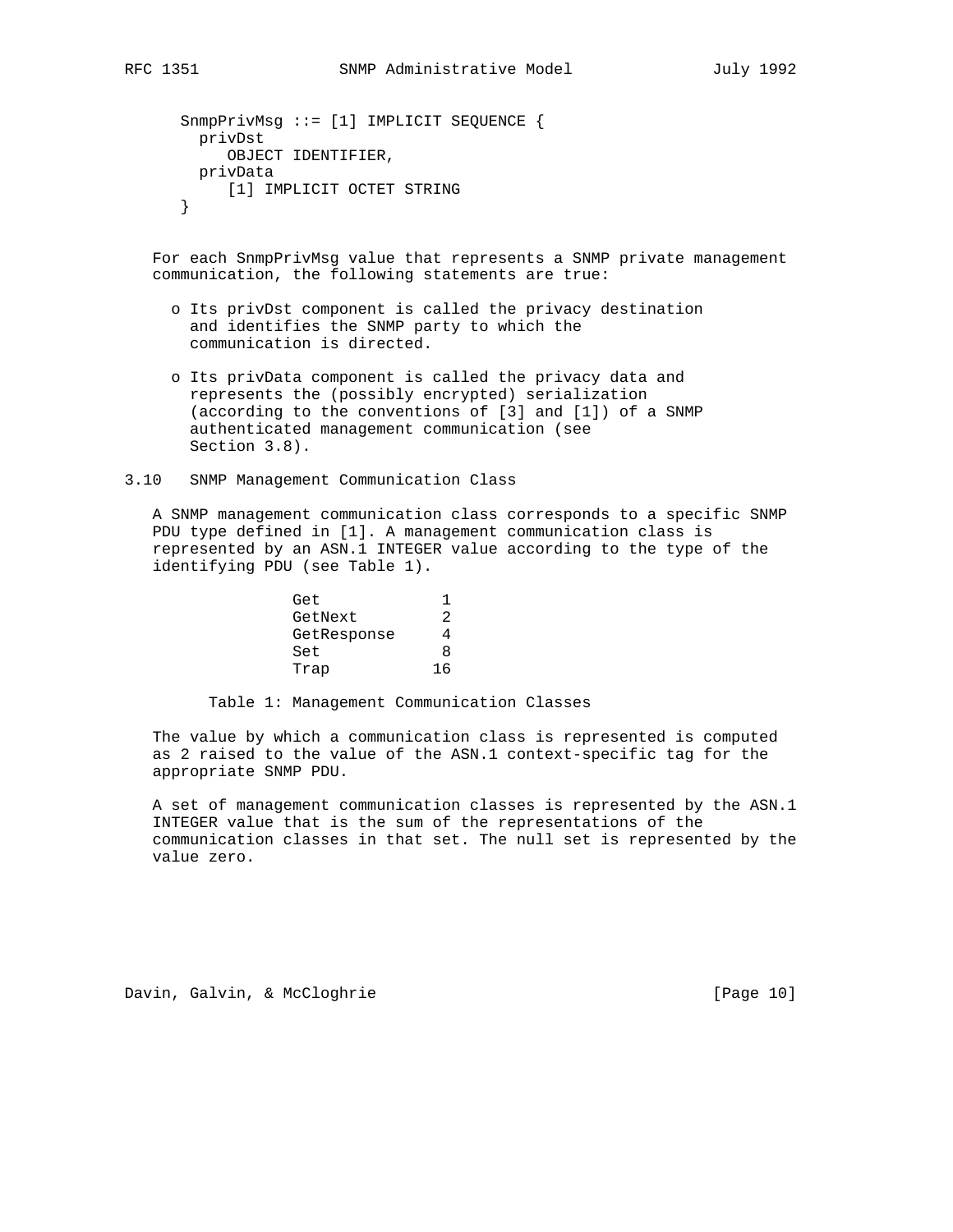## 3.11 SNMP Access Control Policy

 A SNMP access control policy is a specification of a local access policy in terms of the network management communication classes which are authorized between pairs of SNMP parties. Architecturally, such a specification comprises three parts:

- o the targets of SNMP access control the SNMP parties that may perform management operations as requested by management communications received from other parties,
- o the subjects of SNMP access control the SNMP parties that may request, by sending management communications to other parties, that management operations be performed, and
- o the policy that specifies the classes of SNMP management communications that a particular target is authorized to accept from a particular subject.

 Access to individual MIB object instances is determined implicitly since by definition each (target) SNMP party performs operations on exactly one MIB view. Thus, defining the permitted access of a (reliably) identified subject party to a particular target party effectively defines the access permitted by that subject to that target's MIB view and, accordingly, to particular MIB object instances.

 Conceptually, a SNMP access policy is represented by a collection of ASN.1 values with the following syntax:

```
 AclEntry ::= SEQUENCE {
  aclTarget
     OBJECT IDENTIFIER,
  aclSubject
     OBJECT IDENTIFIER,
  aclPrivileges
    INTEGER
}
```
 For each such value that represents one part of a SNMP access policy, the following statements are true: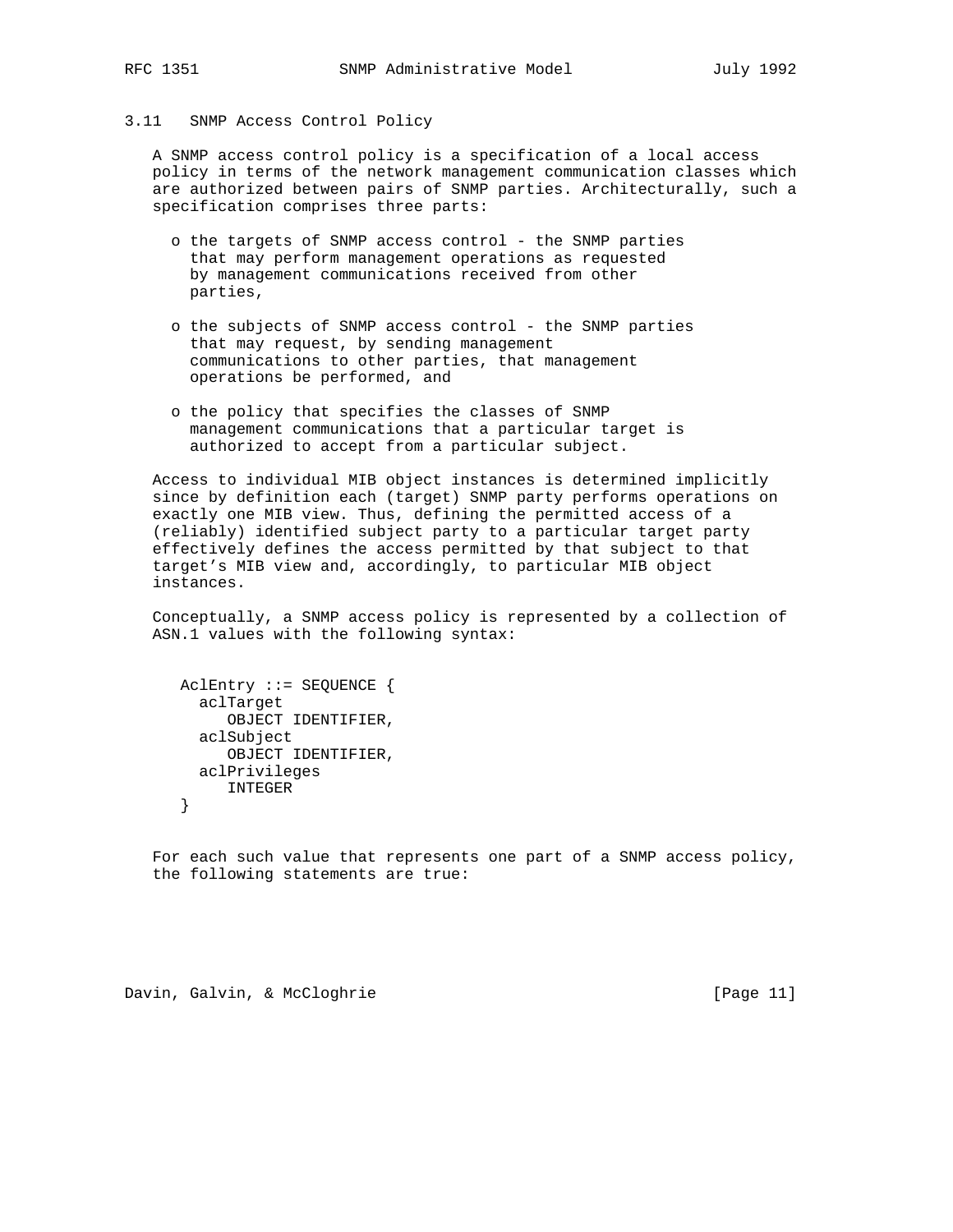- o Its aclTarget component is called the target and identifies the SNMP party to which the partial policy permits access.
- o Its aclSubject component is called the subject and identifies the SNMP party to which the partial policy grants privileges.
- o Its aclPrivileges component is called the privileges and represents a set of SNMP management communication classes that are authorized to be processed by the specified target party when received from the specified subject party.

# 3.12 SNMP Proxy Party

 A SNMP proxy party is a SNMP party that performs management operations by communicating with another, logically remote party.

 When communication between a logically remote party and a SNMP proxy party is via the SNMP (over any transport protocol), then the proxy party is called a SNMP native proxy party. Deployment of SNMP native proxy parties is a means whereby the processing or bandwidth costs of management may be amortized or shifted -- thereby facilitating the construction of large management systems.

 When communication between a logically remote party and a SNMP proxy party is not via the SNMP, then the proxy party is called a SNMP foreign proxy party. Deployment of foreign proxy parties is a means whereby otherwise unmanageable devices or portions of an internet may be managed via the SNMP.

 The transparency principle that defines the behavior of a SNMP party in general applies in particular to a SNMP proxy party:

 The manner in which one SNMP party processes SNMP protocol messages received from another SNMP party is entirely transparent to the latter.

 The transparency principle derives directly from the historical SNMP philosophy of divorcing architecture from implementation. To this dichotomy are attributable many of the most valuable benefits in both the information and distribution models of the management framework, and it is the architectural cornerstone upon which large management systems may be built. Consistent with this philosophy, although the implementation of SNMP proxy agents in certain environments may resemble that of a transport-layer bridge, this particular implementation strategy (or any other!) does not merit special

Davin, Galvin, & McCloghrie [Page 12]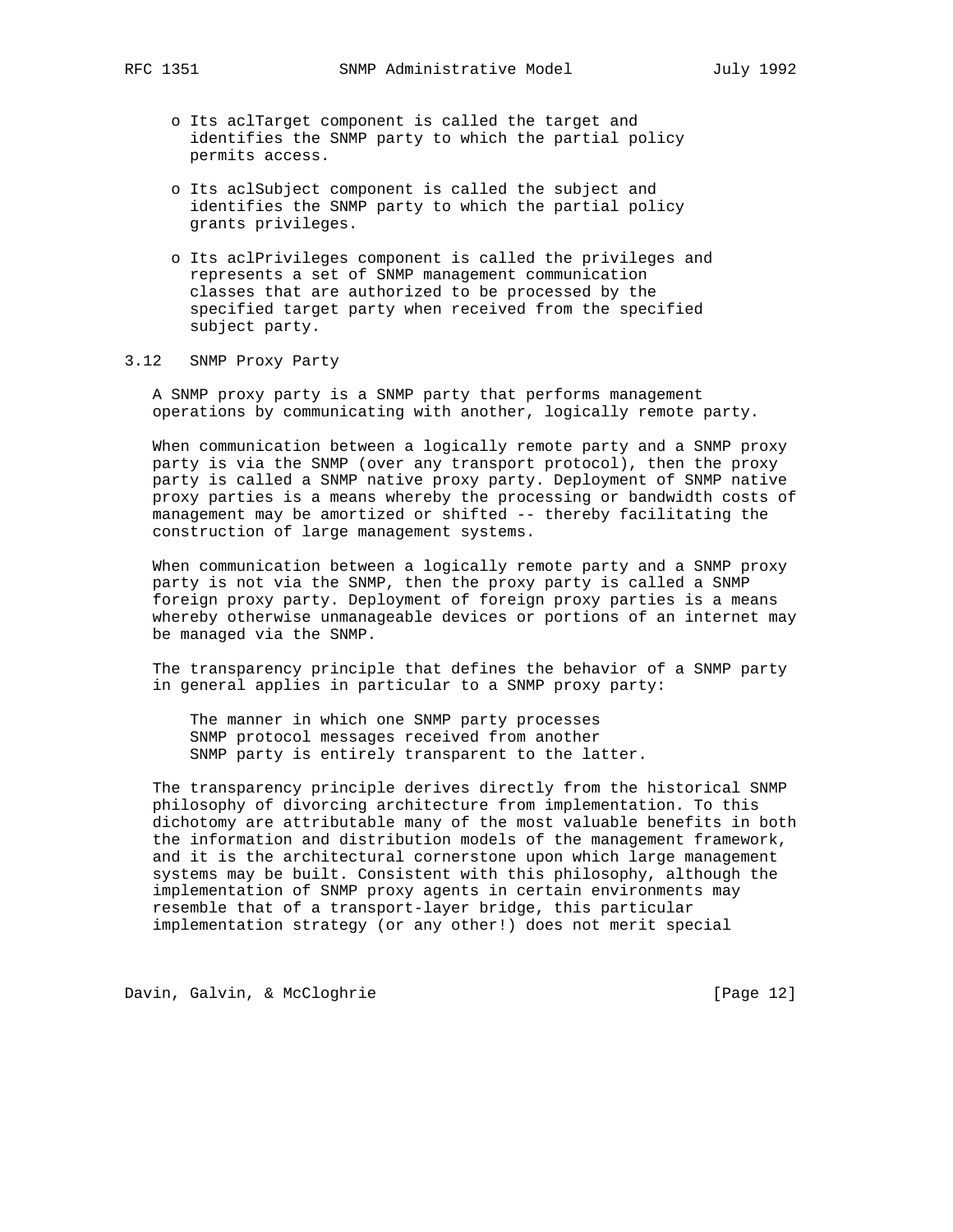recognition either in the SNMP management architecture or in standard mechanisms for proxy administration.

 Implicit in the transparency principle is the requirement that the semantics of SNMP management operations are preserved between any two SNMP peers. In particular, the "as if simultaneous" semantics of a Set operation are extremely difficult to guarantee if its scope extends to management information resident at multiple network locations. For this reason, proxy configurations that admit Set operations that apply to information at multiple locations are discouraged, although such operations are not explicitly precluded by the architecture in those rare cases where they might be supported in a conformant way.

 Also implicit in the transparency principle is the requirement that, throughout its interaction with a proxy agent, a management station is supplied with no information about the nature or progress of the proxy mechanisms by which its requests are realized. That is, it should seem to the management station -- except for any distinction in underlying transport address -- as if it were interacting via SNMP directly with the proxied device. Thus, a timeout in the communication between a proxy agent and its proxied device should be represented as a timeout in the communication between the management station and the proxy agent. Similarly, an error response from a proxied device should -- as much as possible -- be represented by the corresponding error response in the interaction between the proxy agent and management station.

#### 3.13 Procedures

 This section describes the procedures followed by a SNMP protocol entity in processing SNMP messages. These procedures are independent of the particular authentication and privacy protocols that may be in use.

## 3.13.1 Generating a Request

 This section describes the procedure followed by a SNMP protocol entity whenever either a management request or a trap notification is to be transmitted by a SNMP party.

 1. An ASN.1 SnmpMgmtCom value is constructed for which the srcParty component identifies the originating party, for which the dstParty component identifies the receiving party, and for which the other component represents the desired management operation.

Davin, Galvin, & McCloghrie [Page 13]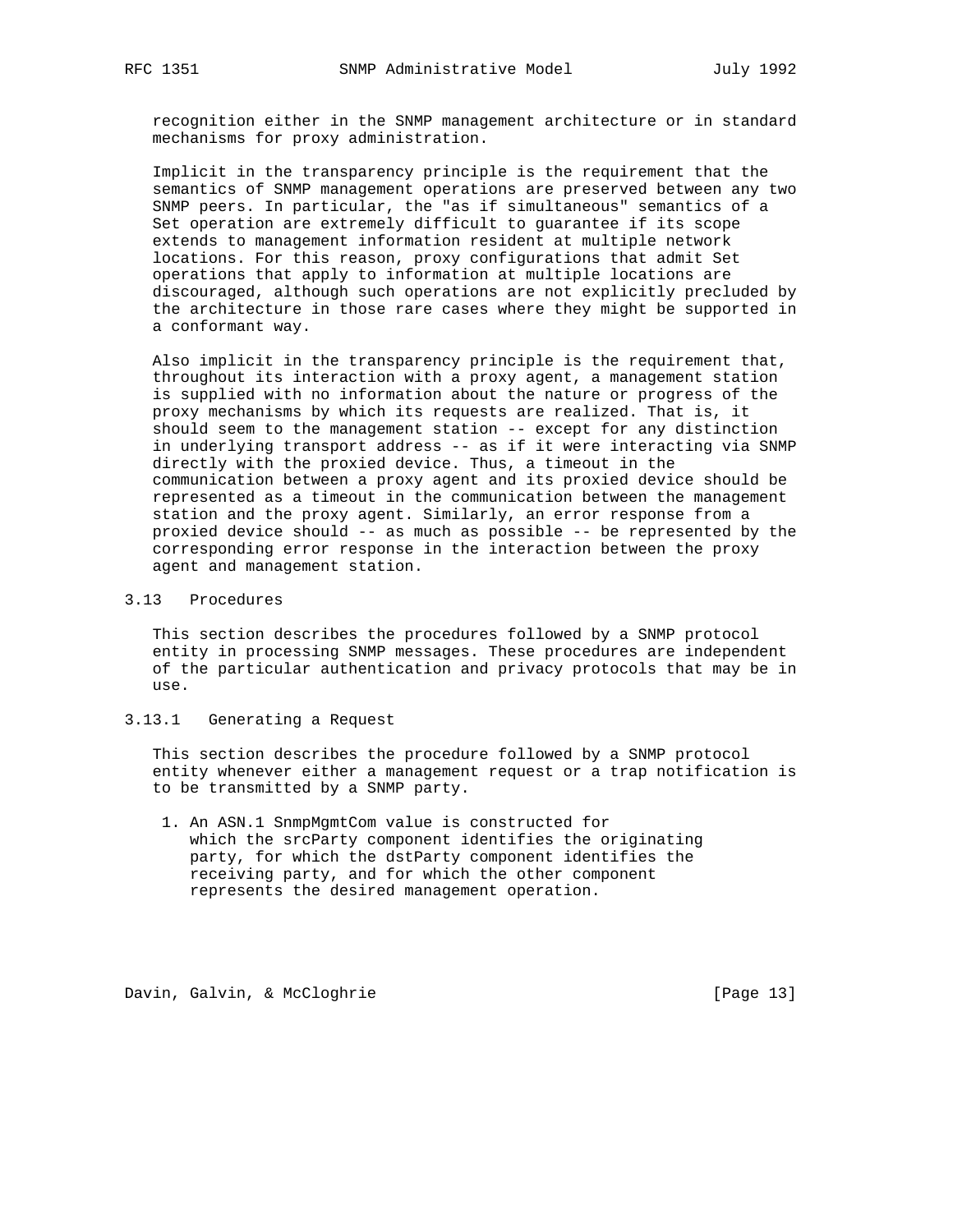- - 2. The local database is consulted to determine the authentication protocol and other relevant information for the originating SNMP party.
	- 3. An ASN.1 SnmpAuthMsg value is constructed with the following properties:
		- o Its authInfo component is constructed according to the authentication protocol specified for the originating party.

 In particular, if the authentication protocol for the originating SNMP party is identified as noAuth, then this component corresponds to the OCTET STRING value of zero length.

- o Its authData component is the constructed SnmpMgmtCom value.
- 4. The local database is consulted to determine the privacy protocol and other relevant information for the receiving SNMP party.
- 5. An ASN.1 SnmpPrivMsg value is constructed with the following properties:
	- o Its privDst component identifies the receiving SNMP party.
	- o Its privData component is the (possibly encrypted) serialization of the SnmpAuthMsg value according to the conventions of [3] and [1].

 In particular, if the privacy protocol for the receiving SNMP party is identified as noPriv, then the privData component is unencrypted. Otherwise, the privData component is processed according to the privacy protocol.

- 6. The constructed SnmpPrivMsg value is serialized according to the conventions of [3] and [1].
- 7. The serialized SnmpPrivMsg value is transmitted using the transport address and transport domain for the receiving SNMP party.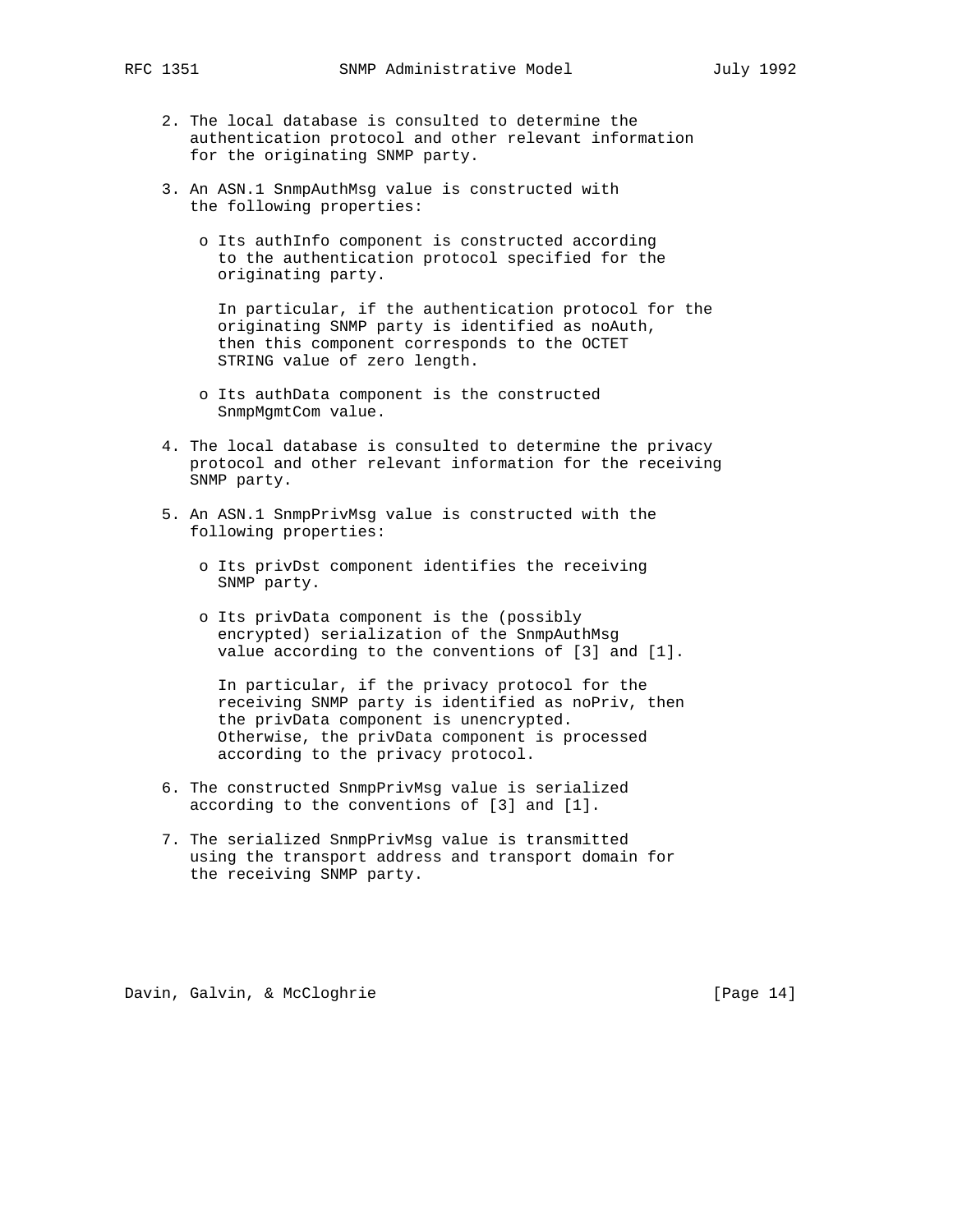## 3.13.2 Processing a Received Communication

 This section describes the procedure followed by a SNMP protocol entity whenever a management communication is received.

- 1. If the received message is not the serialization (according to the conventions of [3] and [1]) of an ASN.1 SnmpPrivMsg value, then that message is discarded without further processing.
- 2. The local database is consulted for information about the receiving SNMP party identified by the privDst component of the SnmpPrivMsg value.
- 3. If information about the receiving SNMP party is absent from the local database, or specifies a transport domain and address which indicates that the receiving party's operation is not realized by the local SNMP protocol entity, then the received message is discarded without further processing.
- 4. An ASN.1 OCTET STRING value is constructed (possibly by decryption, according to the privacy protocol in use) from the privData component of said SnmpPrivMsg value.

 In particular, if the privacy protocol recorded for the party is noPriv, then the OCTET STRING value corresponds exactly to the privData component of the SnmpPrivMsg value.

- 5. If the OCTET STRING value is not the serialization (according to the conventions of [3] and [1]) of an ASN.1 SnmpAuthMsg value, then the received message is discarded without further processing.
- 6. If the dstParty component of the authData component of the obtained SnmpAuthMsg value is not the same as the privDst component of the SnmpPrivMsg value, then the received message is discarded without further processing.
- 7. The local database is consulted for information about the originating SNMP party identified by the srcParty component of the authData component of the SnmpAuthMsg value.

Davin, Galvin, & McCloghrie [Page 15]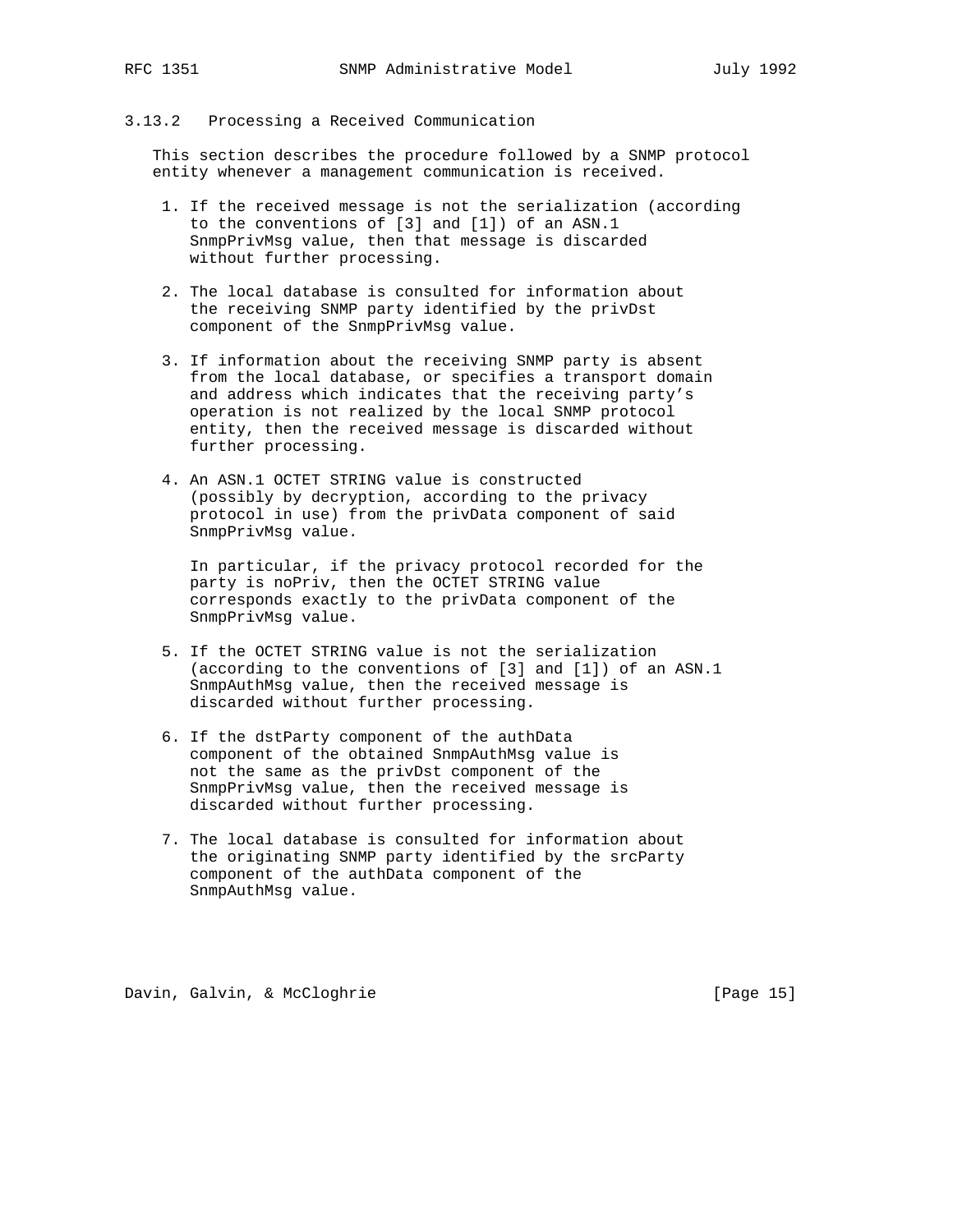- 8. If information about the originating SNMP party is absent from the local database, then the received message is discarded without further processing.
- 9. The obtained SnmpAuthMsg value is evaluated according to the authentication protocol and other relevant information associated with the originating SNMP party in the local database.

 In particular, if the authentication protocol is identified as noAuth, then the SnmpAuthMsg value is always evaluated as authentic.

- 10. If the SnmpAuthMsg value is evaluated as unauthentic, then the received message is discarded without further processing, and an authentication failure is noted.
- 11. The ASN.1 SnmpMgmtCom value is extracted from the authData component of the SnmpAuthMsg value.
- 12. The local database is consulted for access privileges permitted by the local access policy to the originating SNMP party with respect to the receiving SNMP party.
- 13. The management communication class is determined from the ASN.1 tag value associated with the SnmpMgmtCom value.
- 14. If the management communication class of the received message is either 16 or 4 (i.e., Trap or GetResponse) and this class is not among the access privileges, then the received message is discarded without further processing.
- 15. If the management communication class of the received message is not among the access privileges, then the received message is discarded without further processing after generation and transmission of a response message. This response message is directed to the originating SNMP party on behalf of the receiving SNMP party. Its var-bind-list and request-id components are identical to those of the received request. Its error-index component is zero and its error-status component is readOnly.
- 16. If the proxied party associated with the receiving SNMP party in the local database is identified as noProxy,

Davin, Galvin, & McCloghrie [Page 16]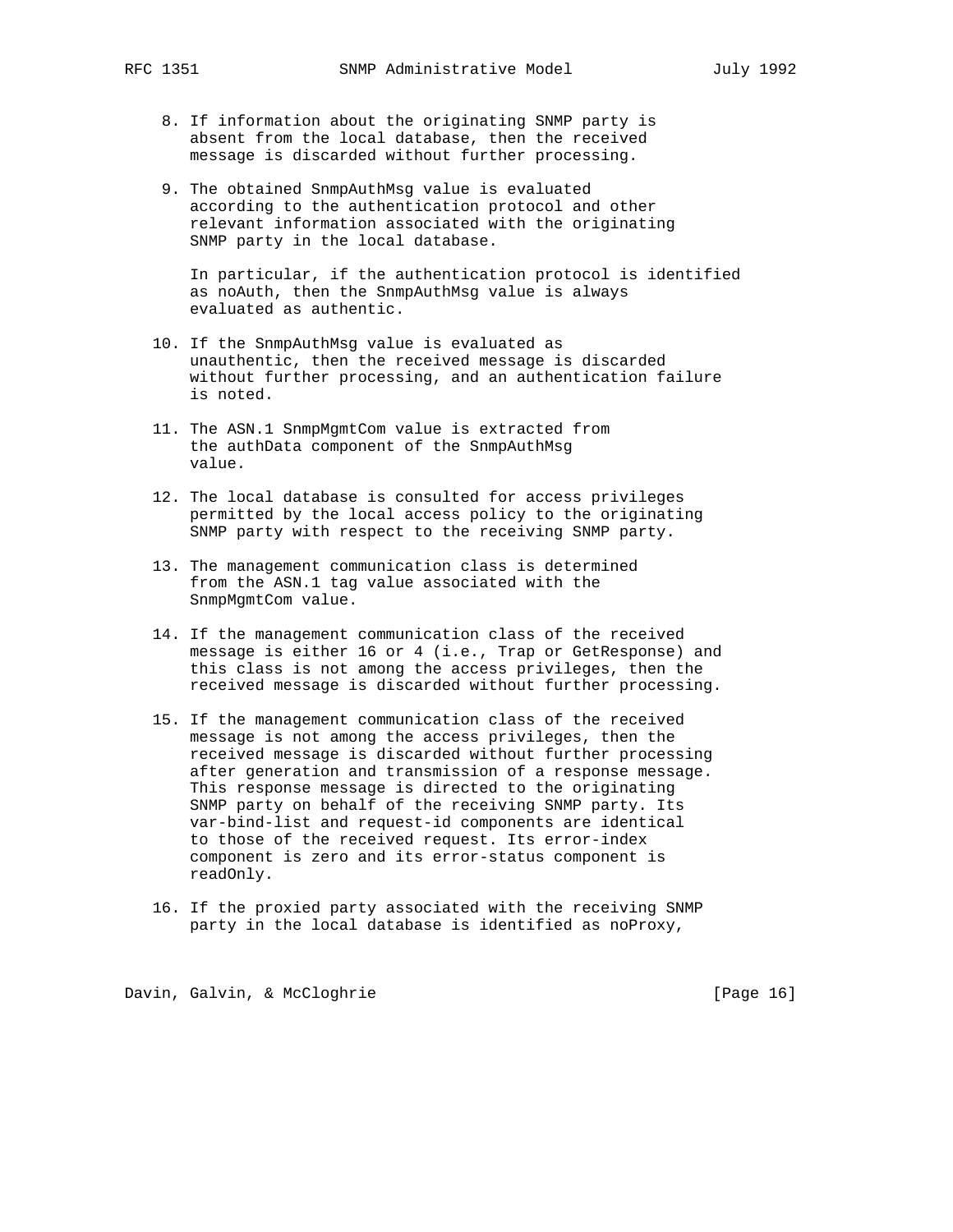then the management operation represented by the SnmpMgmtCom value is performed by the receiving SNMP protocol entity with respect to the MIB view identified with the receiving SNMP party according to the procedures set forth in [1].

 17. If the proxied party associated with the receiving SNMP party in the local database is not identified as noProxy, then the management operation represented by the SnmpMgmtCom value is performed through appropriate cooperation between the receiving SNMP party and the identified proxied party.

 In particular, if the transport domain associated with the identified proxied party in the local database is rfc1351Domain, then the operation requested by the received message is performed by the generation of a corresponding request to the proxied party on behalf of the receiving party. If the received message requires a response from the local SNMP protocol entity, then that response is subsequently generated from the response (if any) received from the proxied party corresponding to the newly generated request.

3.13.3 Generating a Response

 This section describes the procedure followed by a SNMP protocol entity whenever a response to a management request is generated.

 The procedure for generating a response to a SNMP management request is identical to the procedure for transmitting a request (see Section 3.13.1), except for the derivation of the transport domain and address information. In this case, the response is transmitted using the transport domain and address from which the corresponding request originated -- even if that is different from the transport information recorded in the local database.

4. Application of the Model

 This section describes how the administrative model set forth above is applied to realize effective network management in a variety of configurations and environments. Several types of administrative configurations are identified, and an example of each is presented.

4.1 Non-Secure Minimal Agent Configuration

 This section presents an example configuration for a minimal, non secure SNMP agent that interacts with one or more SNMP management

Davin, Galvin, & McCloghrie [Page 17]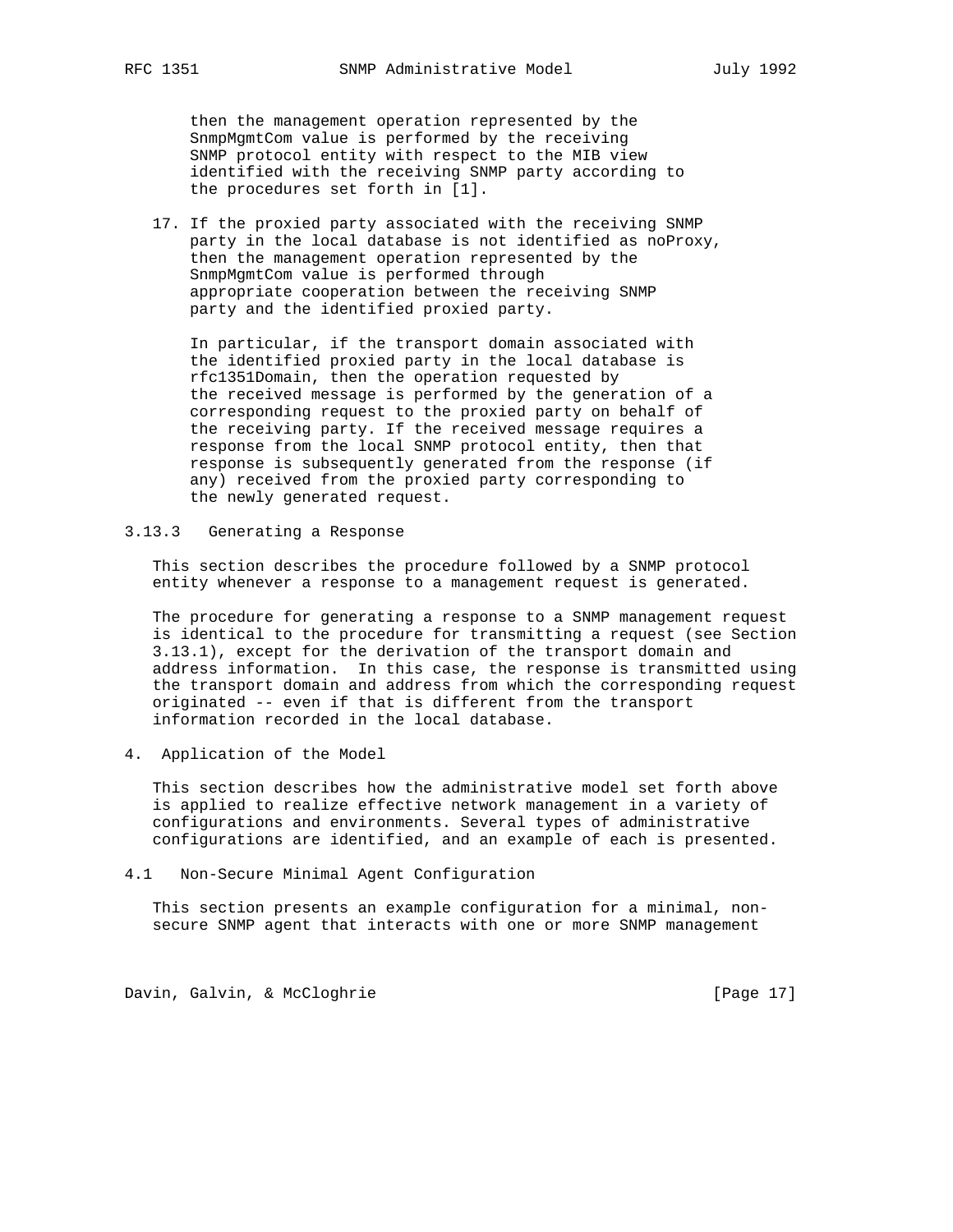stations. Table 2 presents information about SNMP parties that is known both to the minimal agent and to the manager, while Table 3 presents similarly common information about the local access policy.

 As represented in Table 2, the example agent party operates at UDP port 161 at IP address 1.2.3.4 using the party identity gracie; the example manager operates at UDP port 2001 at IP address 1.2.3.5 using the identity george. At minimum, a non-secure SNMP agent implementation must provide for administrative configuration (and non-volatile storage) of the identities and transport addresses of two SNMP parties: itself and a remote peer. Strictly speaking, other information about these two parties (including access policy information) need not be configurable.

 Suppose that the managing party george wishes to interrogate the agent named gracie by issuing a SNMP GetNext request message. The manager consults its local database of party information. Because the authentication protocol for the party george is recorded as noAuth, the GetNext request message generated by the manager is not

| Identity      | gracie                    | qeorqe                    |
|---------------|---------------------------|---------------------------|
|               | (agent)                   | (manager)                 |
| Domain        | rfc1351Domain             | rfc1351Domain             |
| Address       | 1.2.3.4, 161              | 1.2.3.5, 2001             |
| Proxied Party | noProxy                   | noProxy                   |
| Auth Prot     | noAuth                    | noAuth                    |
| Auth Priv Key | $\mathbf{H}$ $\mathbf{H}$ | $\mathbf{H}$ $\mathbf{H}$ |
| Auth Pub Key  | $\mathbf{H}$ $\mathbf{H}$ | $\mathbf{H}$ $\mathbf{H}$ |
| Auth Clock    | O                         | 0                         |
| Auth Last Msg | O                         | 0                         |
| Auth Lifetime | 0                         | 0                         |
| Priv Prot     | noPriv                    | noPriv                    |
| Priv Priv Key | $\mathbf{H}$ $\mathbf{H}$ | $\mathbf{H}$ $\mathbf{H}$ |
| Priv Pub Key  | $\mathbf{H}$ $\mathbf{H}$ | $\mathbf{H}$ $\mathbf{H}$ |
|               |                           |                           |

Table 2: Party Information for Minimal Agent

| Target | Subject | Privileges |
|--------|---------|------------|
| gracie | george  |            |
| george | gracie  | 20         |

Table 3: Access Information for Minimal Agent

 authenticated as to origin and integrity. Because, according to the manager's database, the privacy protocol for the party gracie is noPriv, the GetNext request message is not protected from disclosure.

Davin, Galvin, & McCloghrie [Page 18]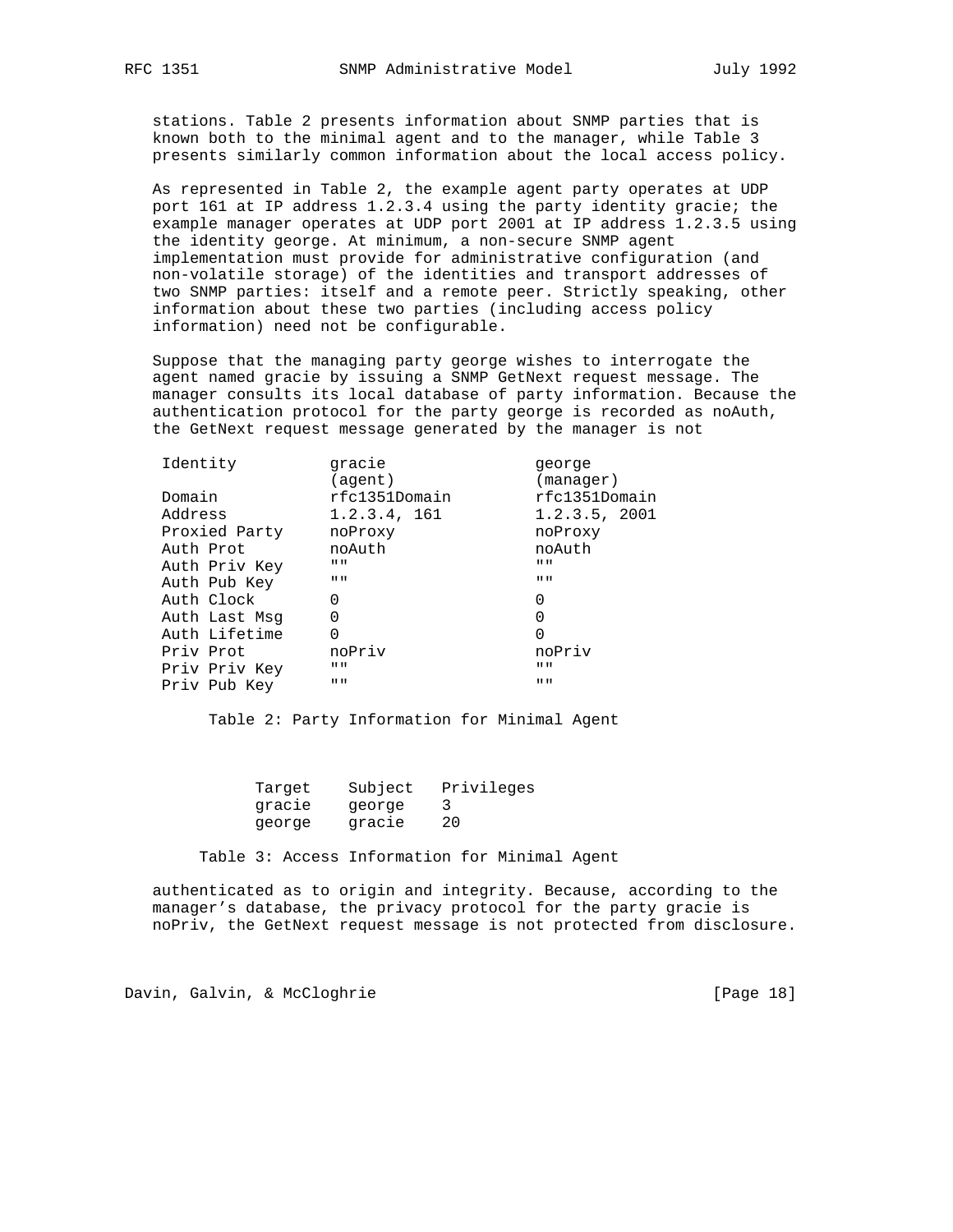Rather, it is simply assembled, serialized, and transmitted to the transport address (IP address 1.2.3.4, UDP port 161) associated in the manager's database with the party gracie.

 When the GetNext request message is received at the agent, the identity of the party to which it is directed (gracie) is extracted from the message, and the receiving protocol entity consults its local database of party information. Because the privacy protocol for the party gracie is recorded as noPriv, the received message is assumed not to be protected from disclosure. Similarly, the identity of the originating party (george) is extracted, and the local party database is consulted. Because the authentication protocol for the party george is recorded as noAuth, the received message is immediately accepted as authentic.

 The received message is fully processed only if the access policy database local to the agent authorizes GetNext request communications by the party george with respect to the agent party gracie. The access policy database presented as Table 3 authorizes such communications (as well as Get operations).

 When the received request is processed, a GetResponse message is generated with gracie as the source party and george, the party from which the request originated, as the destination party. Because the authentication protocol for gracie is recorded in the local party database as noAuth, the generated GetResponse message is not authenticated as to origin or integrity. Because, according to the local database, the privacy protocol for the party george is noPriv, the response message is not protected from disclosure. The response message is transmitted to the transport address from which the corresponding request originated -- without regard for the transport address associated with george in the local database.

 When the generated response is received by the manager, the identity of the party to which it is directed (george) is extracted from the message, and the manager consults its local database of party information. Because the privacy protocol for the party george is recorded as noPriv, the received response is assumed not to be protected from disclosure. Similarly, the identity of the originating party (gracie) is extracted, and the local party database is consulted. Because the authentication protocol for the party gracie is recorded as noAuth, the received response is immediately accepted as authentic.

 The received message is fully processed only if the access policy database local to the manager authorizes GetResponse communications by the party gracie with respect to the manager party george. The access policy database presented as Table 3 authorizes such response

Davin, Galvin, & McCloghrie [Page 19]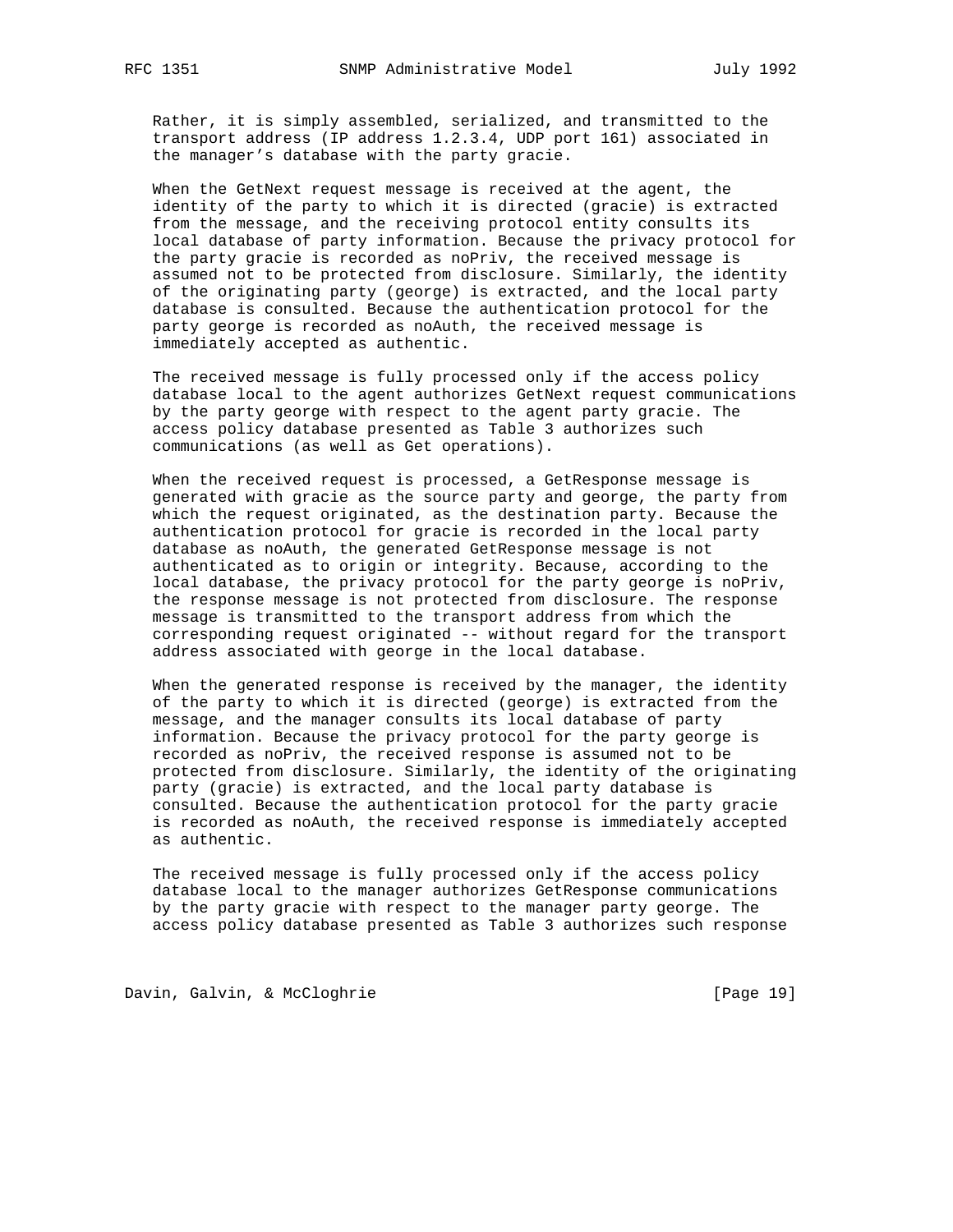messages (as well as Trap messages).

4.2 Secure Minimal Agent Configuration

 This section presents an example configuration for a secure, minimal SNMP agent that interacts with a single SNMP management station. Table 4 presents information about SNMP parties that is known both to the minimal agent and to the manager, while Table 5 presents similarly common information about the local access policy.

 The interaction of manager and agent in this configuration is very similar to that sketched above for the non-secure minimal agent - except that all protocol messages are authenticated as to origin and integrity and protected from disclosure. This example requires encryption in order to support distribution of secret keys via the SNMP itself. A more elaborate example comprising an additional pair of SNMP parties could support the exchange of non-secret information in authenticated messages without incurring the cost of encryption.

 An actual secure agent configuration may require SNMP parties for which the authentication and privacy protocols are noAuth and noPriv, respectively, in order to support clock synchronization (see [4]). For clarity, these additional parties are not represented in this example.

| Identity      | ollie                     | stan                      |
|---------------|---------------------------|---------------------------|
|               | (agent)                   | (manager)                 |
| Domain        | rfc1351Domain             | rfc1351Domain             |
| Address       | 1.2.3.4, 161              | 1.2.3.5, 2001             |
| Proxied Party | noProxy                   | noProxy                   |
| Auth Prot     | md5AuthProtocol           | md5AuthProtocol           |
| Auth Priv Key | "0123456789ABCDEF"        | "GHIJKL0123456789"        |
| Auth Pub Key  | $\mathbf{H}$ $\mathbf{H}$ | $\mathbf{H}$ $\mathbf{H}$ |
| Auth Clock    | 0                         |                           |
| Auth Last Msg | 0                         | U                         |
| Auth Lifetime | 500                       | 500                       |
| Priv Prot     | desPrivProtocol           | desPrivProtocol           |
| Priv Priv Key | "MNOPOR0123456789"        | "STUVWX0123456789"        |
| Priv Pub Key  | $II$ $II$                 | $\mathbf{u}$ $\mathbf{u}$ |

Table 4: Party Information for Secure Minimal Agent

|       |       | Target Subject Privileges |
|-------|-------|---------------------------|
| ollie | stan  |                           |
| stan  | ollie | 20                        |

Table 5: Access Information for Secure Minimal Agent

Davin, Galvin, & McCloghrie [Page 20]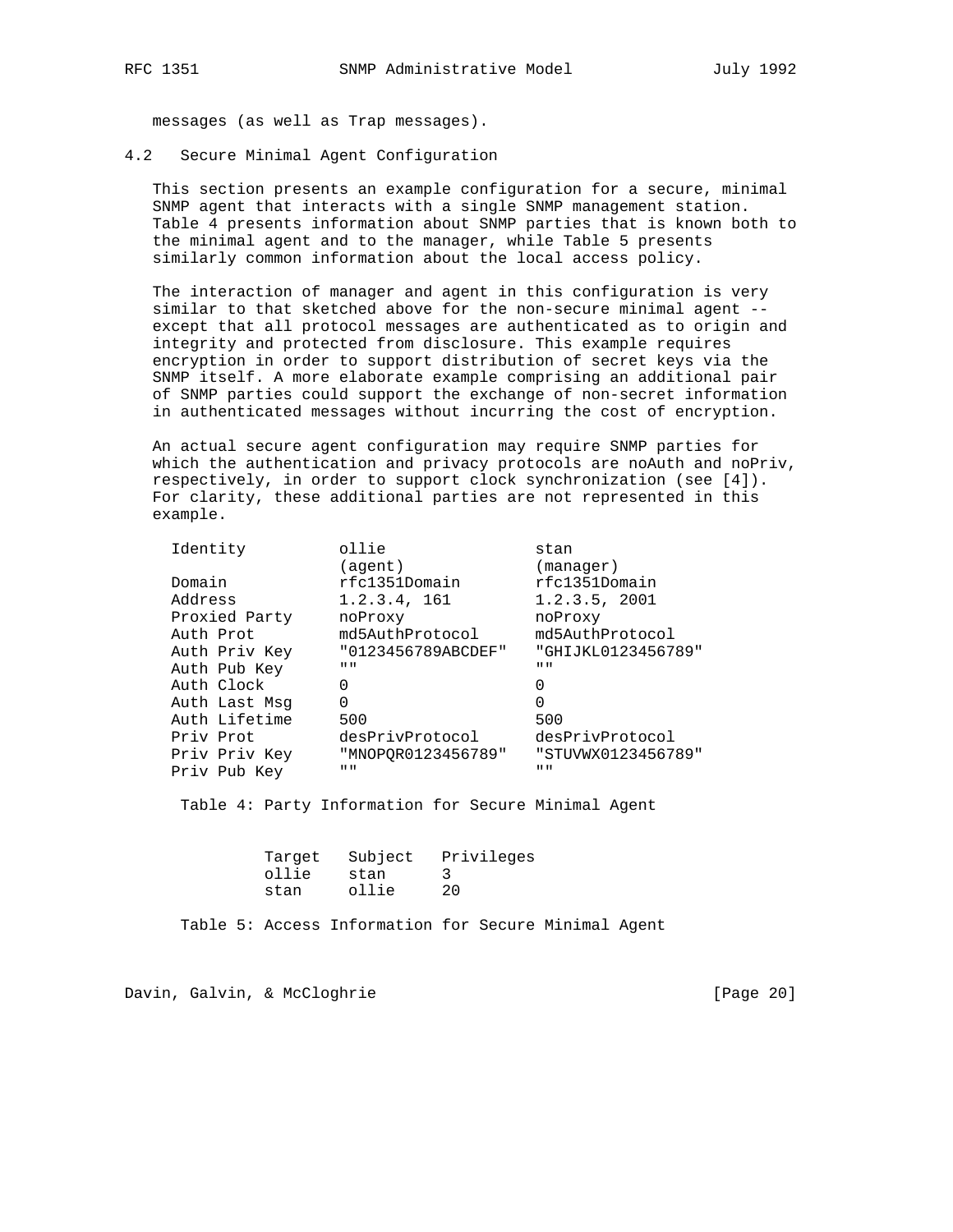As represented in Table 4, the example agent party operates at UDP port 161 at IP address 1.2.3.4 using the party identity ollie; the example manager operates at UDP port 2001 at IP address 1.2.3.5 using the identity stan. At minimum, a secure SNMP agent implementation must provide for administrative configuration (and non-volatile storage) of relevant information about two SNMP parties: itself and a remote peer. Both ollie and stan authenticate all messages that they generate by using the SNMP authentication protocol md5AuthProtocol and their distinct, private authentication keys. Although these private authentication key values ("0123456789ABCDEF" and "GHIJKL0123456789") are presented here for expository purposes, knowledge of private authentication keys is not normally afforded to human beings and is confined to those portions of the protocol implementation that require it.

 When using the md5AuthProtocol, the public authentication key for each SNMP party is never used in authentication and verification of SNMP exchanges. Also, because the md5AuthProtocol is symmetric in character, the private authentication key for each party must be known to another SNMP party with which authenticated communication is desired. In contrast, asymmetric (public key) authentication protocols would not depend upon sharing of a private key for their operation.

 All protocol messages originated by the party stan are encrypted on transmission using the desPrivProtocol privacy protocol and the private key "STUVWX0123456789"; they are decrypted upon reception according to the same protocol and key. Similarly, all messages originated by the party ollie are encrypted on transmission using the desPrivProtocol protocol and private privacy key "MNOPQR0123456789"; they are correspondingly decrypted on reception. As with authentication keys, knowledge of private privacy keys is not normally afforded to human beings and is confined to those portions of the protocol implementation that require it.

## 4.3 Proxy Configuration

 This section presents examples of SNMP proxy configurations. On one hand, foreign proxy configurations provide the capability to manage non-SNMP devices. On the other hand, native proxy configurations allow an administrator to shift the computational burden of rich management functionality away from network devices whose primary task is not management. To the extent that SNMP proxy agents function as points of aggregation for management information, proxy configurations may also reduce the bandwidth requirements of large scale management activities.

The example configurations in this section are simplified for

Davin, Galvin, & McCloghrie [Page 21]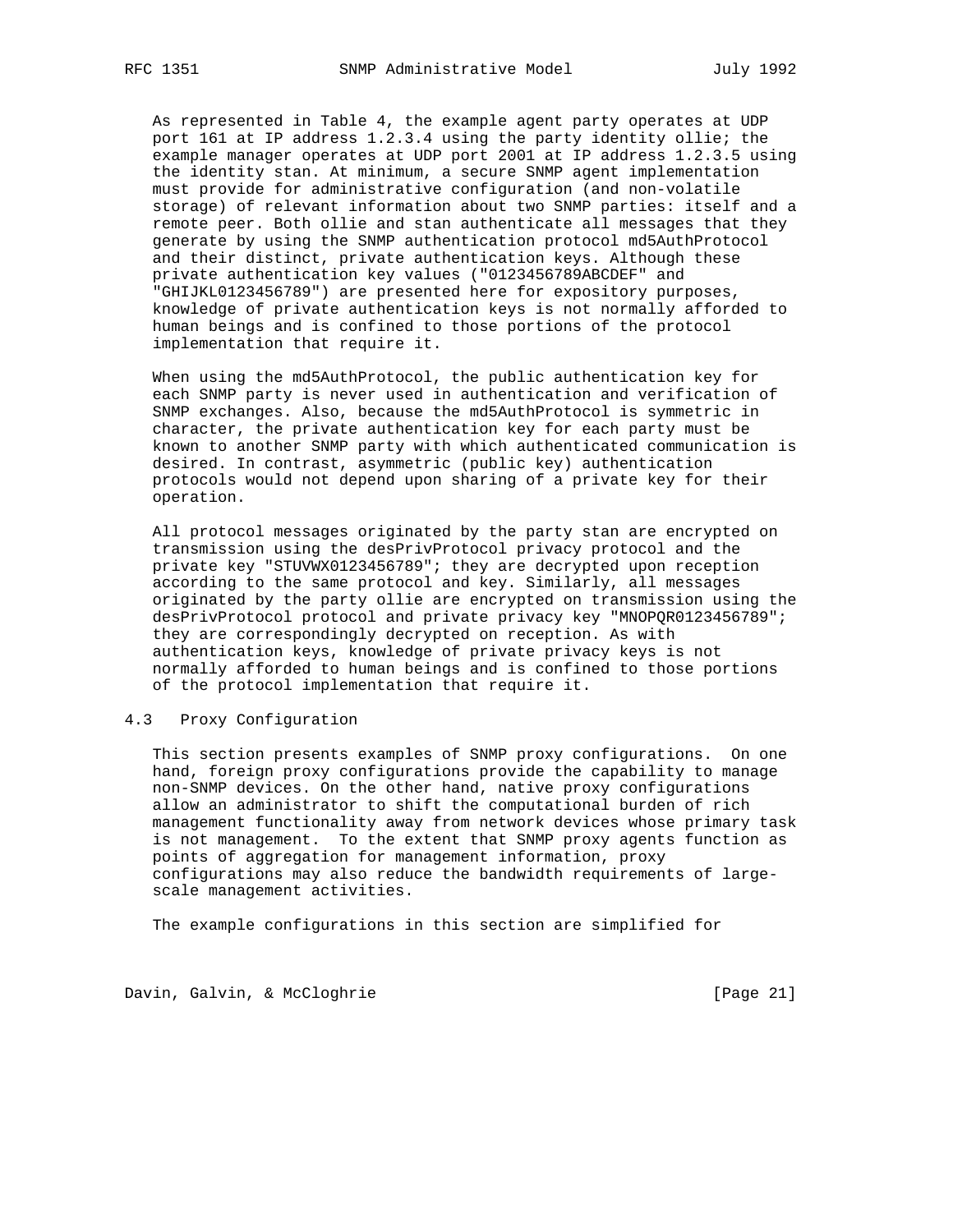clarity: actual configurations may require additional parties in order to support clock synchronization and distribution of secrets.

#### 4.3.1 Foreign Proxy Configuration

 This section presents an example configuration by which a SNMP management station may manage network elements that do not themselves support the SNMP. This configuration centers on a SNMP proxy agent that realizes SNMP management operations by interacting with a non- SNMP device using a proprietary protocol.

 Table 6 presents information about SNMP parties that is recorded in the local database of the SNMP proxy agent. Table 7 presents information about SNMP parties that is recorded in the local database of the SNMP management station. Table 8 presents information about the access policy specified by the local administration.

 As represented in Table 6, the proxy agent party operates at UDP port 161 at IP address 1.2.3.5 using the party identity moe; the example manager operates at UDP port 2002 at IP address 1.2.3.4 using the identity larry. Both larry and moe authenticate all messages that they generate by using the protocol md5AuthProtocol and their distinct, private authentication keys. Although these private authentication key values ("0123456789ABCDEF" and

| Identity      | larry                     | moe                       | curly                     |
|---------------|---------------------------|---------------------------|---------------------------|
|               | (manaqer)                 | (proxy)                   | (proxied)                 |
| Domain        | rfc1351Domain             | rfc1351Domain             | acmeMgmtPrtcl             |
| Address       | 1.2.3.4, 2002             | 1.2.3.5, 161              | 0x98765432                |
| Proxied Party | noProxy                   | curly                     | noProxy                   |
| Auth Prot     | md5AuthProtocol           | md5AuthProtocol           | noAuth                    |
| Auth Priv Key | "0123456789ABCDEF"        | "GHIJKL0123456789"        | $\mathbf{H}$ $\mathbf{H}$ |
| Auth Pub Key  | $\mathbf{H}$ $\mathbf{H}$ | $\mathbf{H}$ $\mathbf{H}$ | $\mathbf{H}$ $\mathbf{H}$ |
| Auth Clock    | 0                         |                           | 0                         |
| Auth Last Msg | $\Omega$                  |                           | 0                         |
| Auth Lifetime | 500                       | 500                       | 0                         |
| Priv Prot     | noPriv                    | noPriv                    | noPriv                    |
| Priv Priv Key | $\mathbf{H}$ $\mathbf{H}$ | $\mathbf{H}$ $\mathbf{H}$ | $\mathbf{H}$ $\mathbf{H}$ |
| Priv Pub Key  | $II$ $II$                 | $\mathbf{H}$ $\mathbf{H}$ | $\mathbf{H}$ $\mathbf{H}$ |

Table 6: Party Information for Proxy Agent

Davin, Galvin, & McCloghrie [Page 22]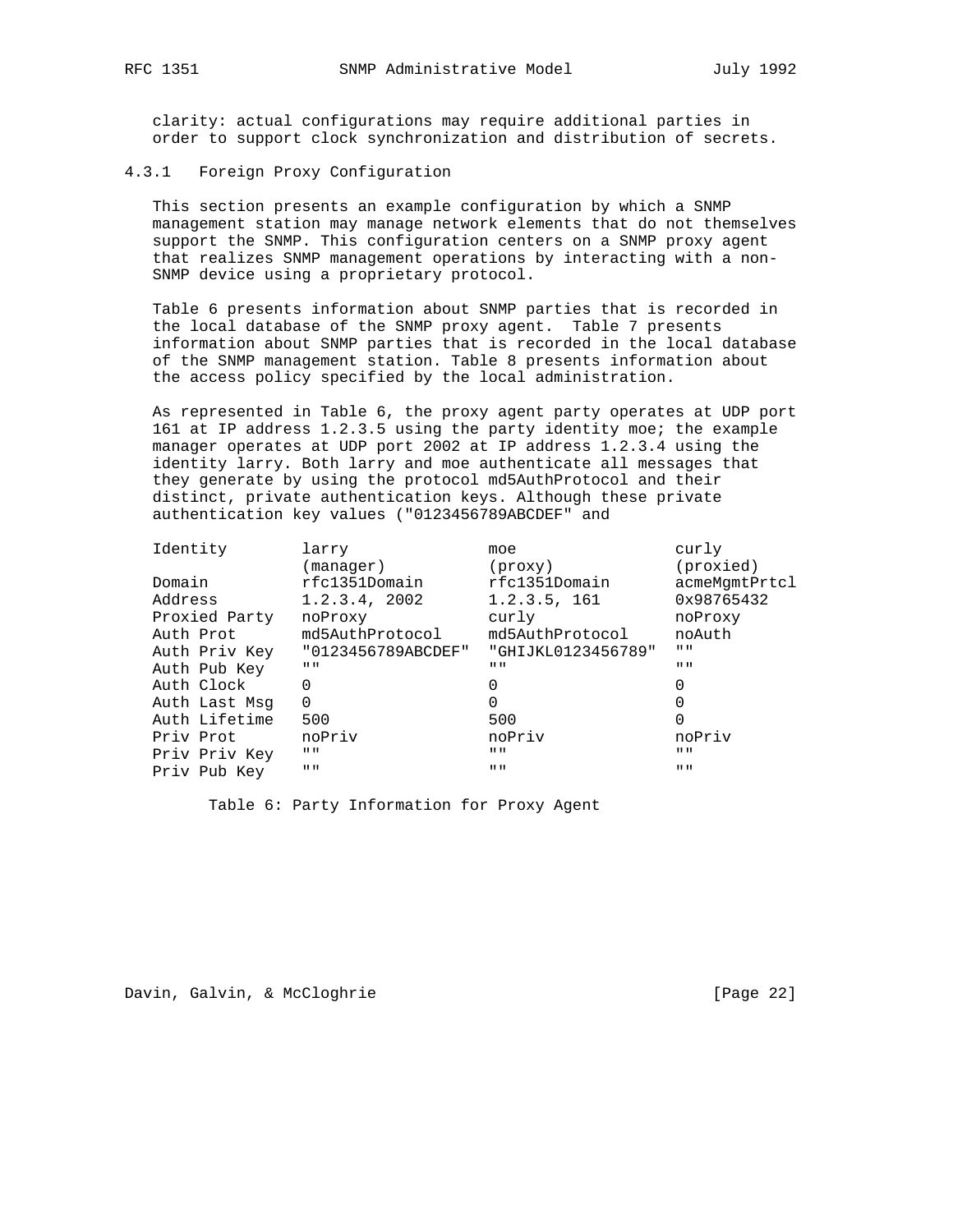|         | Identity      | larry                     | moe                       |
|---------|---------------|---------------------------|---------------------------|
|         |               | (manager)                 | (proxy)                   |
| Domain  |               | rfc1351Domain             | rfc1351Domain             |
| Address |               | 1.2.3.4, 2002             | 1.2.3.5, 161              |
|         | Proxied Party | noProxy                   | noProxy                   |
|         | Auth Prot     | md5AuthProtocol           | md5AuthProtocol           |
|         | Auth Priv Key | "0123456789ABCDEF"        | "GHIJKL0123456789"        |
|         | Auth Pub Key  | $\mathbf{H}$ $\mathbf{H}$ | $\mathbf{H}$ $\mathbf{H}$ |
|         | Auth Clock    | 0                         | 0                         |
|         | Auth Last Msg | $\Omega$                  | 0                         |
|         | Auth Lifetime | 500                       | 500                       |
|         | Priv Prot     | noPriv                    | noPriv                    |
|         | Priv Priv Key | $\mathbf{H}$ $\mathbf{H}$ | $\mathbf{H}$ $\mathbf{H}$ |
|         | Priv Pub Key  | $II$ $II$                 | $\mathbf{H}$ $\mathbf{H}$ |

Table 7: Party Information for Management Station

|       |       | Target Subject Privileges |
|-------|-------|---------------------------|
| moe   | larry |                           |
| larry | moe   | 20                        |

#### Table 8: Access Information for Foreign Proxy

 "GHIJKL0123456789") are presented here for expository purposes, knowledge of private keys is not normally afforded to human beings and is confined to those portions of the protocol implementation that require it.

 Although all SNMP agents that use cryptographic keys in their communication with other protocol entities will almost certainly engage in private SNMP exchanges to distribute those keys, in order to simplify this example, neither the management station nor the proxy agent sends or receives private SNMP communications. Thus, the privacy protocol for each of them is recorded as noPriv.

The party curly does not send or receive SNMP protocol messages; rather, all communication with that party proceeds via a hypothetical proprietary protocol identified by the value acmeMgmtPrtcl. Because the party curly does not participate in the SNMP, many of the attributes recorded for that party in a local database are ignored.

 In order to interrogate the proprietary device associated with the party curly, the management station larry constructs a SNMP GetNext request and transmits it to the party moe operating (see Table 7) at UDP port 161, and IP address 1.2.3.5. This request is authenticated using the private authentication key "0123456789ABCDEF."

Davin, Galvin, & McCloghrie [Page 23]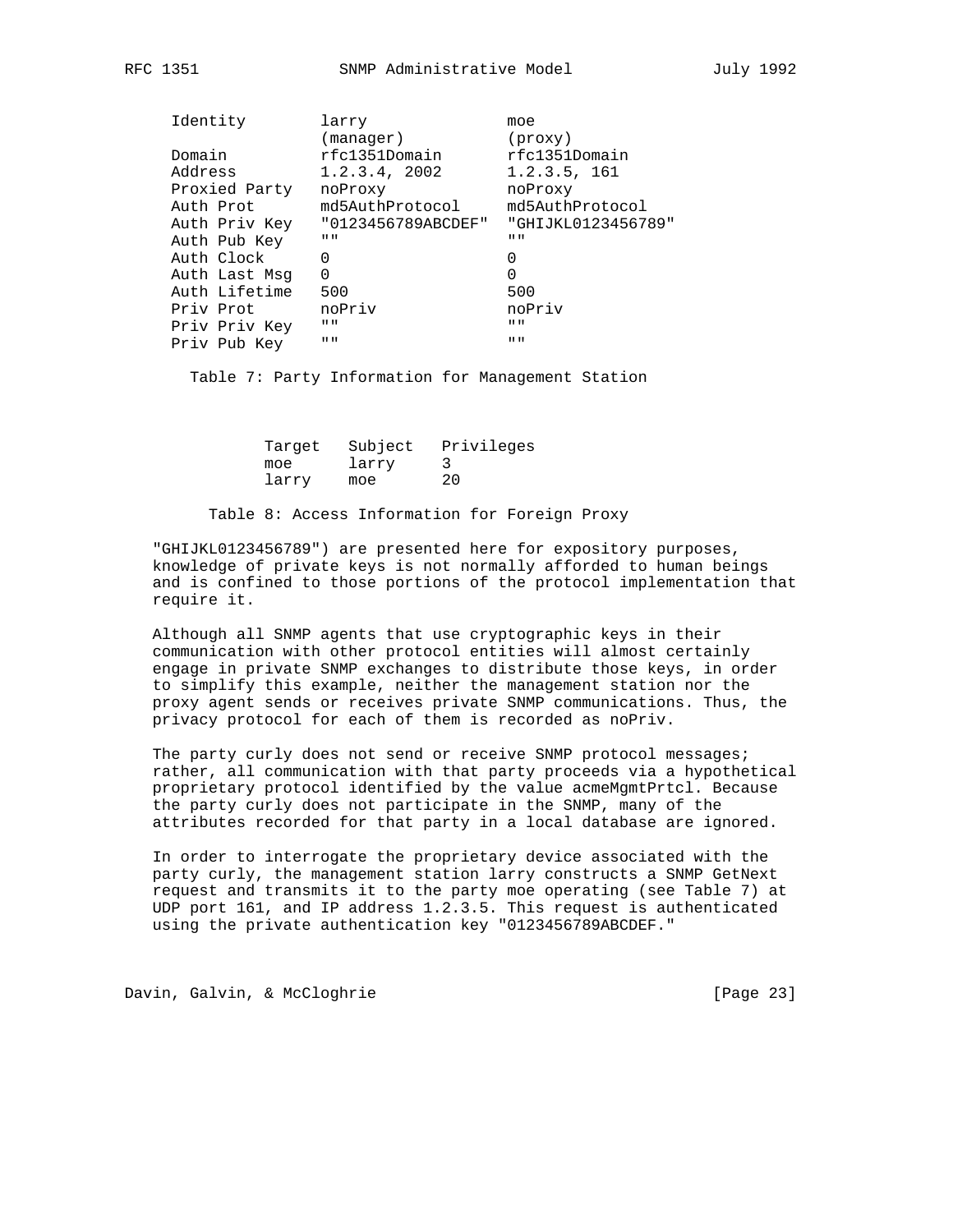When that request is received by the party moe, the originator of the message is verified as being the party larry by using local knowledge (see Table 6) of the private authentication key "0123456789ABCDEF." Because party larry is authorized to issue GetNext requests with respect to party moe by the relevant access control policy (Table 8), the request is accepted. Because the local database records the proxied party for party moe as curly, the request is satisfied by its translation into appropriate operations of the acmeMgmtPrtcl directed at party curly. These new operations are transmitted to the party curly at the address 0x98765432 in the acmeMgmtPrtcl domain.

 When and if the proprietary protocol exchange between the proxy agent and the proprietary device concludes, a SNMP GetResponse management operation is constructed by the SNMP party moe to relay the results to party larry. This response communication is authenticated as to origin and integrity using the authentication protocol md5AuthProtocol and private authentication key "GHIJKL0123456789" specified for transmissions from party moe. It is then transmitted to the SNMP party larry operating at the management station at IP address 1.2.3.4 and UDP port 2002 (the source address for the corresponding request).

 When this response is received by the party larry, the originator of the message is verified as being the party moe by using local knowledge (see Table 7) of the private authentication key "GHIJKL0123456789." Because party moe is authorized to issue GetResponse communications with respect to party larry by the relevant access control policy (Table 8), the response is accepted, and the interrogation of the proprietary device is complete.

 It is especially useful to observe that the database of SNMP parties recorded at the proxy agent (Table 6) need be neither static nor configured exclusively by the management station. For instance, suppose that, in this example, the acmeMgmtPrtcl was a proprietary, MAC-layer mechanism for managing stations attached to a local area network. In such an environment, the SNMP party moe would reside at a SNMP proxy agent attached to such a LAN and could, by participating in the LAN protocols, detect the attachment and disconnection of various stations on the LAN. In this scenario, the SNMP proxy agent could easily adjust its local database of SNMP parties to support indirect management of the LAN stations by the SNMP management station. For each new LAN station detected, the SNMP proxy agent would add to its database both an entry analogous to that for party curly (representing the new LAN station itself) and an entry analogous to that for party moe (representing a proxy for that new station in the SNMP domain).

By using the SNMP to interrogate the database of parties held locally

Davin, Galvin, & McCloghrie [Page 24]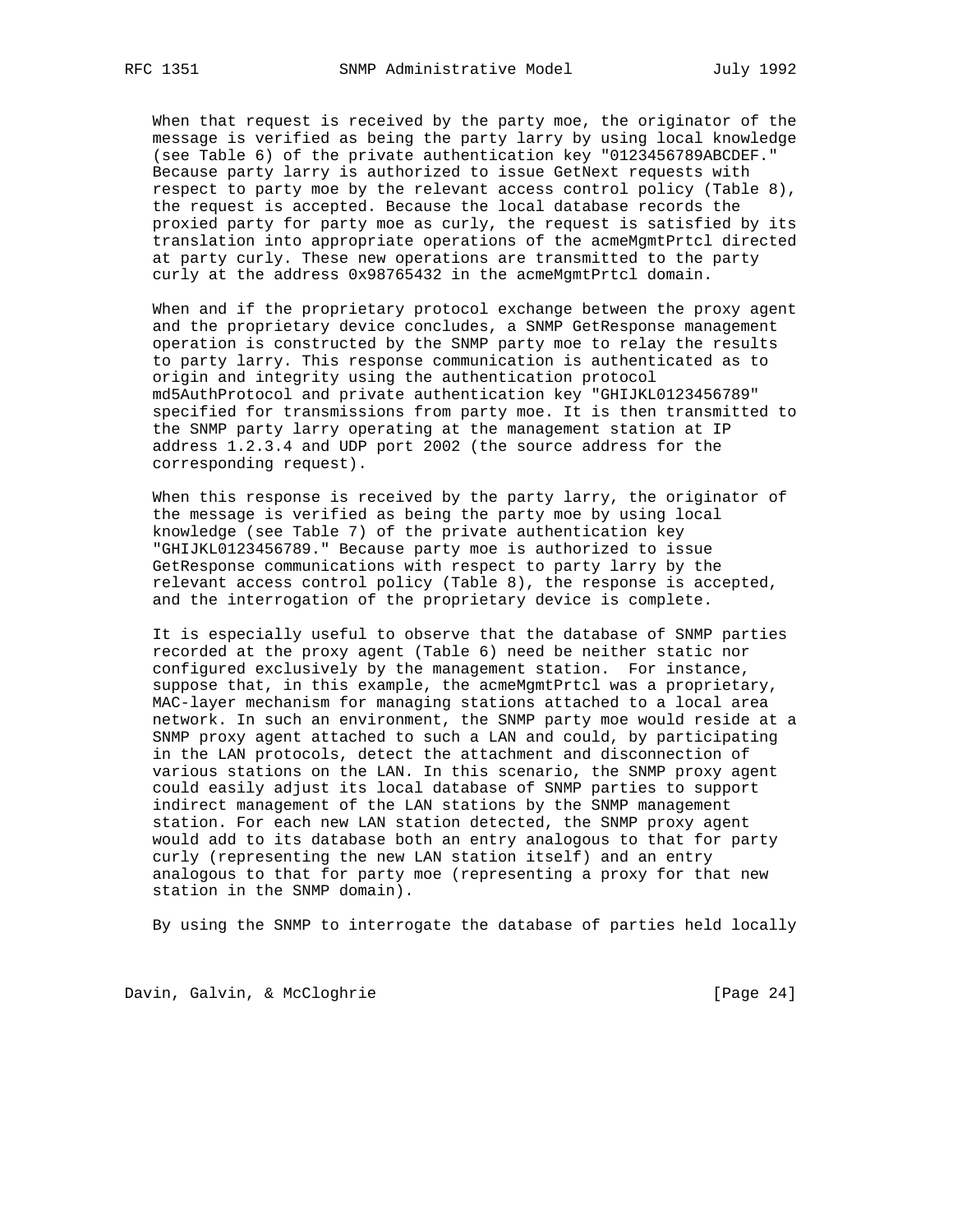by the SNMP proxy agent, a SNMP management station can discover and interact with new stations as they are attached to the LAN.

4.3.2 Native Proxy Configuration

 This section presents an example configuration that supports SNMP native proxy operations -- indirect interaction between a SNMP agent and a management station that is mediated by a second SNMP (proxy) agent.

 This example configuration is similar to that presented in the discussion of SNMP foreign proxy above. In this example, however, the party associated with the identity curly receives messages via the SNMP, and, accordingly interacts with the SNMP proxy agent moe using authenticated SNMP communications.

 Table 9 presents information about SNMP parties that is recorded in the local database of the SNMP proxy agent. Table 7 presents information about SNMP parties that is recorded in the local database of the SNMP management station. Table 10 presents information about the access policy specified by the local administration.

 As represented in Table 9, the proxy party operates at UDP port 161 at IP address 1.2.3.5 using the party identity moe;

| Identity      | larry                                               | moe                       | curly                     |
|---------------|-----------------------------------------------------|---------------------------|---------------------------|
|               | (manager)                                           | (prows)                   | (proxied)                 |
| Domain        | rfc1351Domain                                       | rfc1351Domain             | rfc1351Domain             |
| Address       | 1.2.3.4, 2002                                       | 1.2.3.5, 161              | 1.2.3.6, 16               |
| Proxied Party | noProxy                                             | curly                     | noProxy                   |
| Auth Prot     | md5AuthProtocol                                     | md5AuthProtocol           | md5AuthProtocol           |
|               | Auth Priv Key "0123456789ABCDEF" "GHIJKL0123456789" |                           | "MNOPOR0123456789"        |
| Auth Pub Key  | $\mathbf{H}$ $\mathbf{H}$                           | $\mathbf{H}$ $\mathbf{H}$ | $\mathbf{H}$ $\mathbf{H}$ |
| Auth Clock    | $\Omega$                                            | 0                         |                           |
| Auth Last Msg | $\Omega$                                            | $\Omega$                  |                           |
| Auth Lifetime | 500                                                 | 500                       | 500                       |
| Priv Prot     | noPriv                                              | noPriv                    | noPriv                    |
| Priv Priv Key | $\mathbf{H}$ $\mathbf{H}$                           | $\mathbf{H}$ $\mathbf{H}$ | $\mathbf{H}$ $\mathbf{H}$ |
| Priv Pub Key  | $\mathbf{H}$ $\mathbf{H}$                           | $\mathbf{H}$ $\mathbf{H}$ | $\mathbf{H}$ $\mathbf{H}$ |

Table 9: Party Information for Proxy Agent

Davin, Galvin, & McCloghrie [Page 25]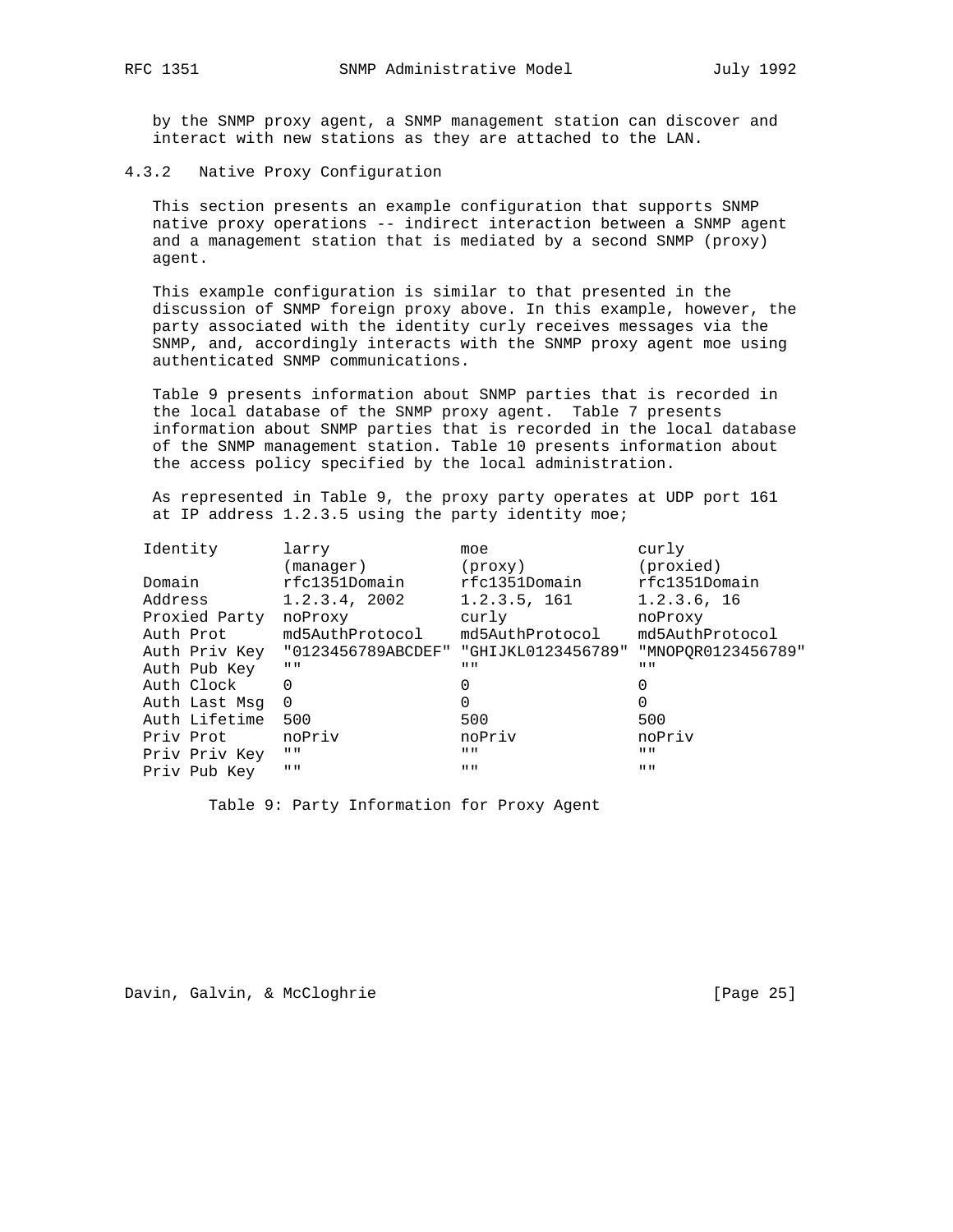| Target | Subject | Privileges |
|--------|---------|------------|
| moe    | larry   |            |
| larry  | moe     | 20         |
| curly  | moe     |            |
| moe    | curly   | 20         |
|        |         |            |

Table 10: Access Information for Native Proxy

 the example manager operates at UDP port 2002 at IP address 1.2.3.4 using the identity larry; the proxied party operates at UDP port 161 at IP address 1.2.3.6 using the party identity curly. Messages generated by all three SNMP parties are authenticated as to origin and integrity by using the authentication protocol md5AuthProtocol and distinct, private authentication keys. Although these private key values ("0123456789ABCDEF," "GHIJKL0123456789," and "MNOPQR0123456789") are presented here for expository purposes, knowledge of private keys is not normally afforded to human beings and is confined to those portions of the protocol implementation that require it.

 In order to interrogate the proxied device associated with the party curly, the management station larry constructs a SNMP GetNext request and transmits it to the party moe operating (see Table 7) at UDP port 161 and IP address 1.2.3.5. This request is authenticated using the private authentication key "0123456789ABCDEF."

 When that request is received by the party moe, the originator of the message is verified as being the party larry by using local knowledge (see Table 9) of the private authentication key "0123456789ABCDEF." Because party larry is authorized to issue GetNext (and Get) requests with respect to party moe by the relevant access control policy (Table 10), the request is accepted. Because the local database records the proxied party for party moe as curly, the request is satisfied by its translation into a corresponding SNMP GetNext request directed from party moe to party curly. This new communication is authenticated using the private authentication key "GHIJKL0123456789" and transmitted to party curly at the IP address 1.2.3.6.

 When this new request is received by the party curly, the originator of the message is verified as being the party moe by using local knowledge (see Table 9) of the private authentication key "GHIJKL0123456789." Because party moe is authorized to issue GetNext (and Get) requests with respect to party curly by the relevant access control policy (Table 10), the request is accepted. Because the local database records the proxied party for party curly as noProxy, the GetNext request is satisfied by local mechanisms. A SNMP GetResponse message representing the results of the query is then generated by

Davin, Galvin, & McCloghrie [Page 26]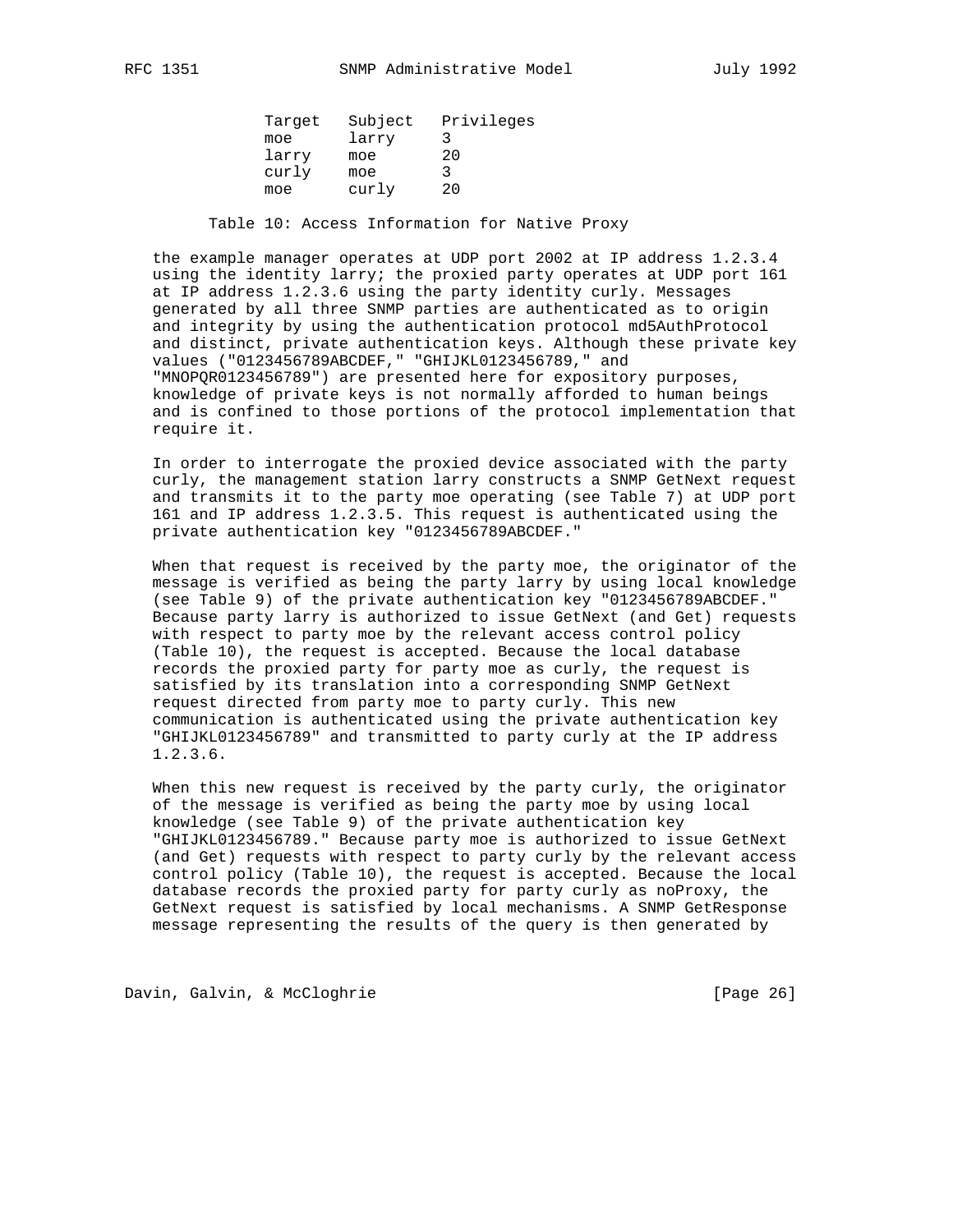party curly. This response communication is authenticated as to origin and integrity using the private authentication key "MNOPQR0123456789" and transmitted to party moe at IP address 1.2.3.5 (the source address for the corresponding request).

 When this response is received by party moe, the originator of the message is verified as being the party curly by using local knowledge (see Table 9) of the private authentication key "MNOPQR0123456789." Because party curly is authorized to issue GetResponse communications with respect to party moe by the relevant access control policy (Table 10), the response is not rejected. Instead, it is translated into a response to the original GetNext request from party larry. This response is authenticated as to origin and integrity using the private authentication key "GHIJKL0123456789" and is transmitted to the party larry at IP address 1.2.3.4 (the source address for the original request).

 When this response is received by the party larry, the originator of the message is verified as being the party moe by using local knowledge (see Table 7) of the private authentication key "GHIJKL0123456789." Because party moe is authorized to issue GetResponse communications with respect to party larry by the relevant access control policy (Table 10), the response is accepted, and the interrogation is complete.

#### 4.4 Public Key Configuration

 This section presents an example configuration predicated upon a hypothetical security protocol. This hypothetical protocol would be based on asymmetric (public key) cryptography as a means for providing data origin authentication (but not protection against disclosure). This example illustrates the consistency of the administrative model with public key technology, and the extension of the example to support protection against disclosure should be apparent.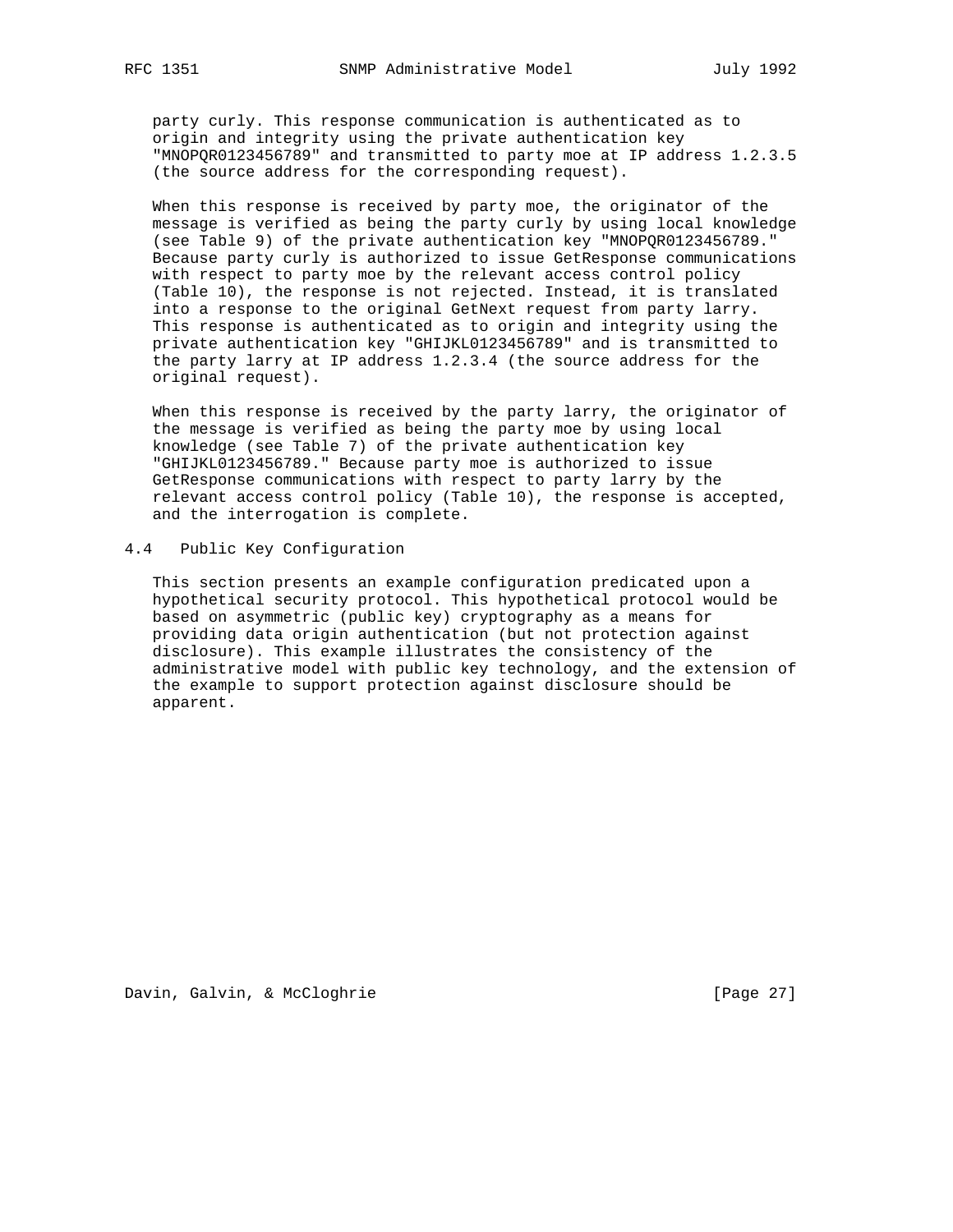| RFC |  |
|-----|--|
|-----|--|

| Identity      | ollie<br>(agent)          | stan<br>(manaqer)         |
|---------------|---------------------------|---------------------------|
| Domain        | rfc1351Domain             | rfc1351Domain             |
| Address       | 1.2.3.4, 161              | 1.2.3.5, 2004             |
| Proxied Party | noProxy                   | noProxy                   |
| Auth Prot     | pkAuthProtocol            | pkAuthProtocol            |
| Auth Priv Key | "0123456789ABCDEF"        | $\mathbf{H}$ $\mathbf{H}$ |
| Auth Pub Key  | $\mathbf{H}$ $\mathbf{H}$ | "ghijk10123456789"        |
| Auth Clock    | 0                         |                           |
| Auth Last Msq | 0                         | 0                         |
| Auth Lifetime | 500                       | 500                       |
| Priv Prot     | noPriv                    | noPriv                    |
| Priv Priv Key | $\mathbf{H}$ $\mathbf{H}$ | $\mathbf{H}$ $\mathbf{H}$ |
| Priv Pub Key  | $II$ $II$                 | $\mathbf{H}$ $\mathbf{H}$ |
|               |                           |                           |

Table 11: Party Information for Public Key Agent

 The example configuration comprises a single SNMP agent that interacts with a single SNMP management station. Tables 11 and 12 present information about SNMP parties that is by the agent and manager, respectively, while Table 5 presents information about the local access policy that is known to both manager and agent.

 As represented in Table 11, the example agent party operates at UDP port 161 at IP address 1.2.3.4 using the party identity ollie; the example manager operates at UDP port 2004 at IP address 1.2.3.5 using the identity stan. Both ollie and stan authenticate all messages that they generate as to origin and integrity by using the hypothetical SNMP authentication protocol pkAuthProtocol and their distinct, private

| Identity      | ollie                     | stan                      |
|---------------|---------------------------|---------------------------|
|               | (aqent)                   | (manager)                 |
| Domain        | rfc1351Domain             | rfc1351Domain             |
| Address       | 1.2.3.4, 161              | 1.2.3.5, 2004             |
| Proxied Party | noProxy                   | noProxy                   |
| Auth Prot     | pkAuthProtocol            | pkAuthProtocol            |
| Auth Priv Key | $\mathbf{H}$ $\mathbf{H}$ | "GHIJKL0123456789"        |
| Auth Pub Key  | "0123456789abcdef"        | $\mathbf{H}$ $\mathbf{H}$ |
| Auth Clock    | 0                         | 0                         |
| Auth Last Msg | 0                         | 0                         |
| Auth Lifetime | 500                       | 500                       |
| Priv Prot     | noPriv                    | noPriv                    |
| Priv Priv Key | $\mathbf{H}$ $\mathbf{H}$ | $\mathbf{H}$ $\mathbf{H}$ |
| Priv Pub Key  | $H$ $H$                   | $H$ $H$                   |
|               |                           |                           |

 Table 12: Party Information for Public Key Management Station

Davin, Galvin, & McCloghrie [Page 28]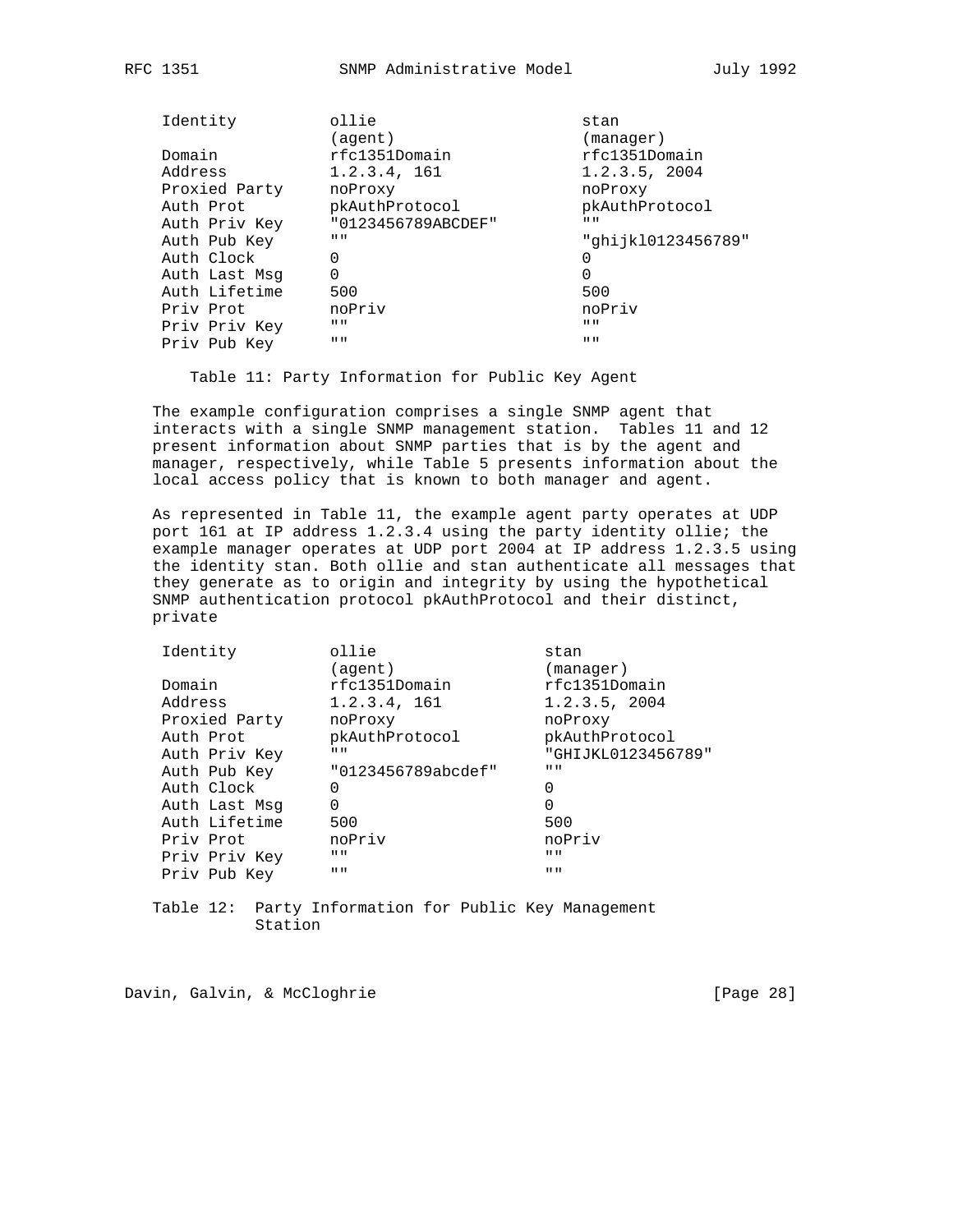authentication keys. Although these private authentication key values ("0123456789ABCDEF" and "GHIJKL0123456789") are presented here for expository purposes, knowledge of private keys is not normally afforded to human beings and is confined to those portions of the protocol implementation that require it.

 In most respects, the interaction between manager and agent in this configuration is almost identical to that in the example of the minimal, secure SNMP agent described above. The most significant difference is that neither SNMP party in the public key configuration has knowledge of the private key by which the other party authenticates its transmissions. Instead, for each received authenticated SNMP communication, the identity of the originator is verified by applying an asymmetric cryptographic algorithm to the received message together with the public authentication key for the originating party. Thus, in this configuration, the agent knows the manager's public key ("ghijkl0123456789") but not its private key ("GHIJKL0123456789"); similarly, the manager knows the agent's public key ("0123456789abcdef") but not its private key ("0123456789ABCDEF").

 For simplicity, privacy protocols are not addressed in this example configuration, although their use would be necessary to the secure, automated distribution of secret keys.

#### 4.5 MIB View Configurations

 This section describes a convention for the definition of MIB views and, using that convention, presents example configurations of MIB views for SNMP parties.

 A MIB view is defined by a collection of view subtrees (see Section 3.6), and any MIB view may be represented in this way. Because MIB view definitions may, in certain cases, comprise a very large number of view subtrees, a convention for abbreviating MIB view definitions is desirable.

 The convention adopted in [5] supports abbreviation of MIB view definitions in terms of families of view subtrees that are either included in or excluded from the definition of the relevant MIB view. By this convention, a table locally maintained by each SNMP entity defines the MIB view associated with each SNMP party realized by that entity. Each entry in the table represents a family of view subtrees that (according to the status of that entry) is either included in or excluded from the MIB view of some SNMP party. Each table entry represents a subtree family as a pairing of an OBJECT IDENTIFIER value (called the family name) together with a bitstring value (called the family mask). The family mask indicates which

Davin, Galvin, & McCloghrie [Page 29]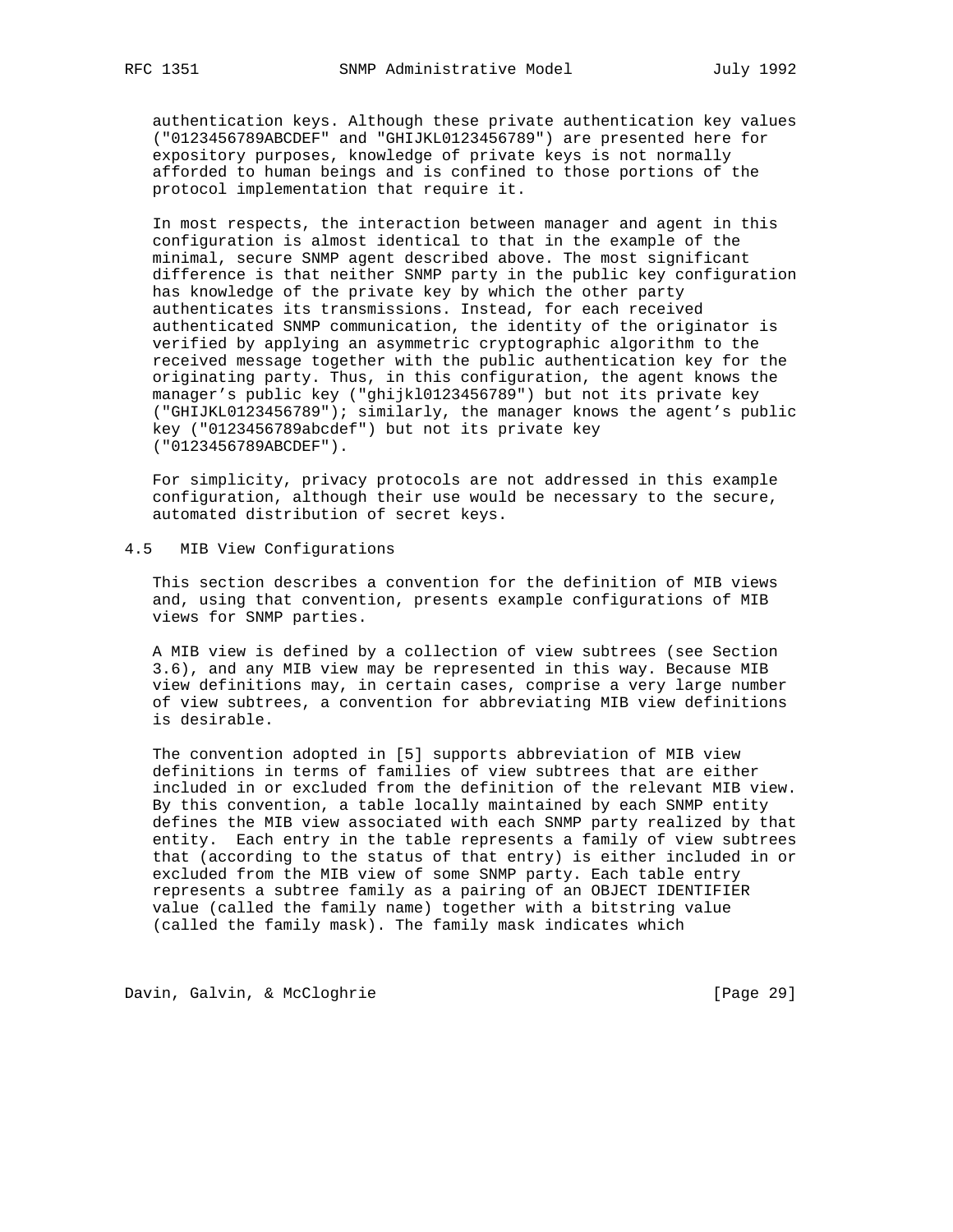subidentifiers of the associated family name are significant to the definition of the represented subtree family. For each possible MIB object instance, that instance belongs to the view subtree family represented by a particular table entry if

- o the OBJECT IDENTIFIER name of that MIB object instance comprises at least as many subidentifiers as does the family name for said table entry, and
- o each subidentifier in the name of said MIB object instance matches the corresponding subidentifier of the relevant family name whenever the corresponding bit of the associated family mask is non-zero.

 The appearance of a MIB object instance in the MIB view for a particular SNMP party is related to the membership of that instance in the subtree families associated with that party in local table entries:

- o If a MIB object instance belongs to none of the relevant subtree families, then that instance is not in the MIB view for the relevant SNMP party.
- o If a MIB object instance belongs to the subtree family represented by exactly one of the relevant table entries, then that instance is included in, or excluded from, the relevant MIB view according to the status of that entry.
- o If a MIB object instance belongs to the subtree families represented by more than one of the relevant table entries, then that instance is included in, or excluded from, the relevant MIB view according to the status of the single such table entry for which, first, the associated family name comprises the greatest number of subidentifiers, and, second, the associated family name is lexicographically greatest.

 The subtree family represented by a table entry for which the associated family mask is all ones corresponds to the single view subtree identified by the family name for that entry. Because the convention of [5] provides for implicit extension of family mask values with ones, the subtree family represented by a table entry with a family mask of zero length always corresponds to a single view subtree.

Davin, Galvin, & McCloghrie [Page 30]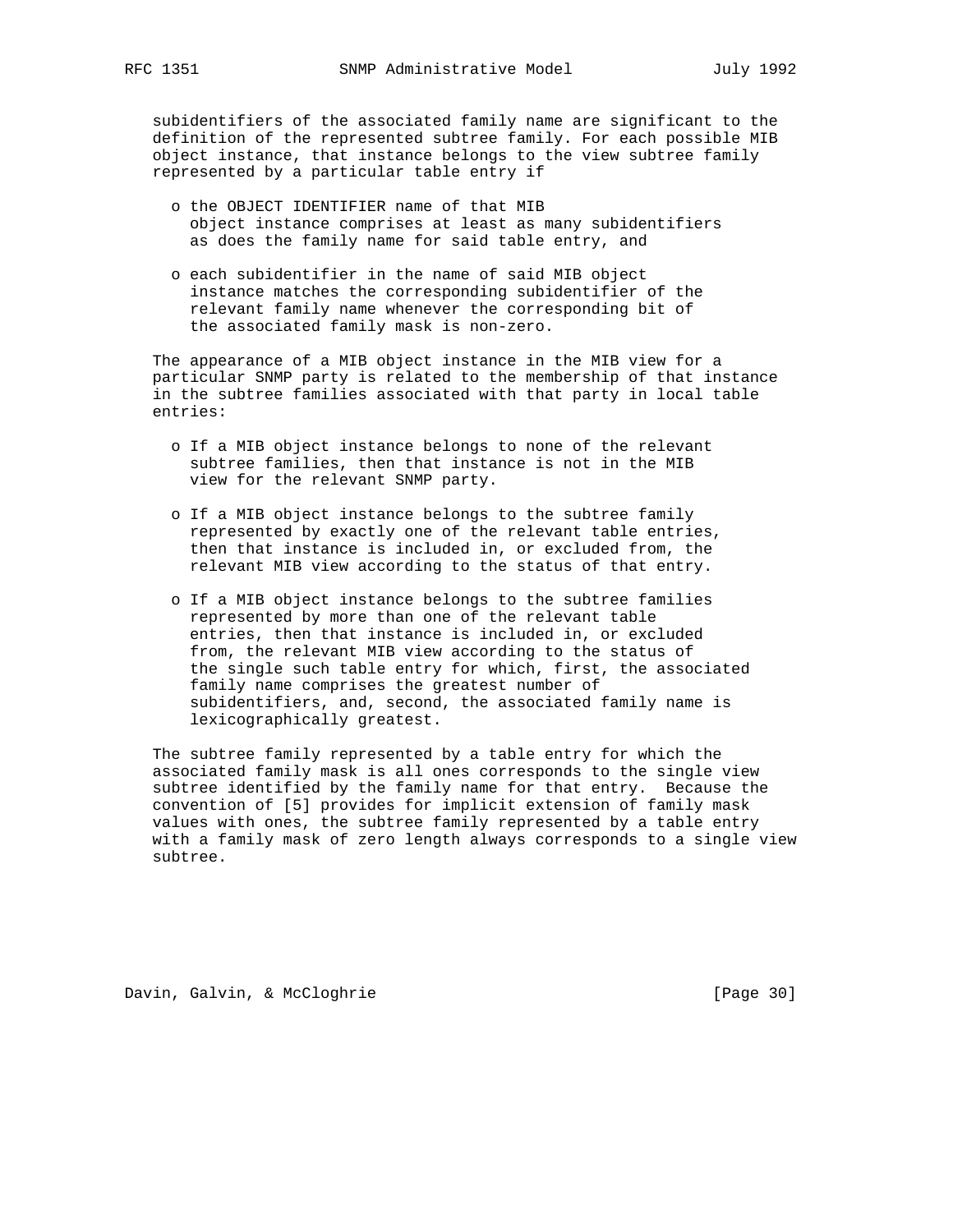| Party Identity Status |         | Family Name | Family Mask |
|-----------------------|---------|-------------|-------------|
| lucy                  | include | internet    | " "h        |

Table 13: View Definition for Minimal Agent

 Using this convention for abbreviating MIB view definitions, some of the most common definitions of MIB views may be conveniently expressed. For example, Table 13 illustrates the MIB view definitions required for a minimal SNMP entity that locally realizes a single SNMP party for which the associated MIB view embraces all instances of all MIB objects defined within the internet network management framework. The represented table has a single entry. The SNMP party (lucy) for which that entry defines the MIB view is identified in the first column. The status of that entry (include) signifies that any MIB object instance belonging to the subtree family represented by that entry may appear in the MIB view for party lucy. The family name for that entry is internet, and the zero-length family mask value signifies that the relevant subtree family corresponds to the single view subtree rooted at that node.

 Another example of MIB view definition (see Table 14) is that of a SNMP protocol entity that locally realizes multiple SNMP parties with distinct MIB views. The MIB view associated with the party lucy comprises all instances of all MIB objects defined within the internet network management framework, except those pertaining to the administration of SNMP parties. In contrast, the MIB view attributed to the party ricky contains only MIB object instances defined in the system group of the internet-standard MIB together with those object instances by which SNMP parties are administered.

 A more complicated example of MIB view configuration illustrates the abbreviation of related collections of view subtrees by view subtree families (see Table 15). In this

| Party Identity | Status  | Family Name | Family Mask |
|----------------|---------|-------------|-------------|
| lucy           | include | internet    | " "h        |
| lucy           | exclude | snmpParties | " "h        |
| ricky          | include | system      | " "h        |
| ricky          | include | snmpParties | " "h        |
|                |         |             |             |

Table 14: View Definition for Multiple Parties

 example, the MIB view associated with party lucy includes all object instances in the system group of the internet-standard MIB together with some information related to the second network interface attached to the managed device. However, this interface-related information does not include the speed of the interface. The family

Davin, Galvin, & McCloghrie [Page 31]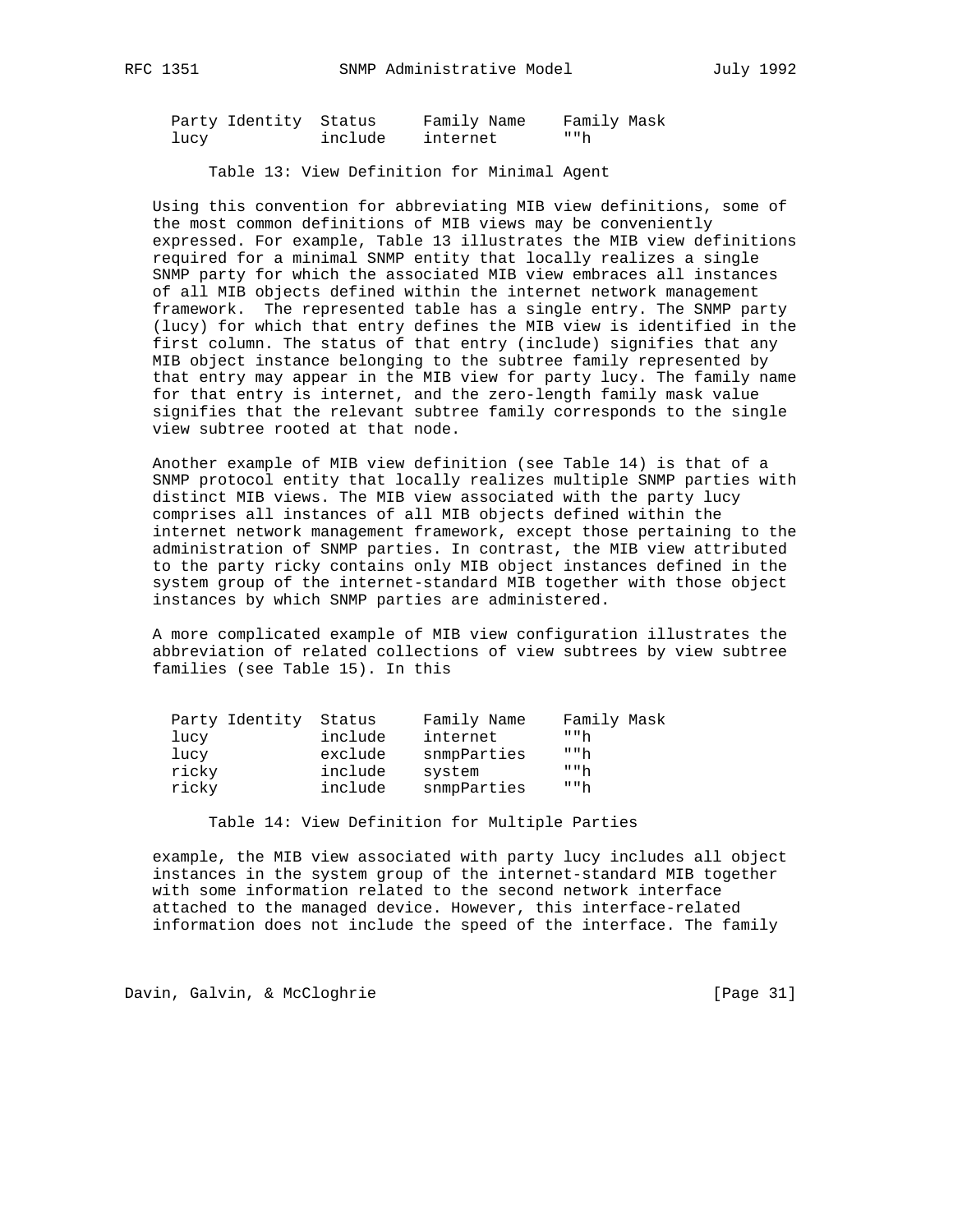mask value "FFA0"h in the second table entry signifies that a MIB object instance belongs to the relevant subtree family if the initial prefix of its name places it within the ifEntry portion of the registration hierarchy and if the eleventh subidentifier of its name is 2. The MIB object instance representing the speed of the second network interface belongs to the subtree families represented by both the second and third entries of the table, but that particular instance is excluded from the MIB view for party lucy because the lexicographically greater of the relevant family names appears in the table entry with status exclude.

 The MIB view for party ricky is also defined in this example. The MIB view attributed to the party ricky includes all object instances in the icmp group of the internet-standard MIB, together with all information relevant to the fifth network interface attached to the managed device. In addition, the MIB view attributed to party ricky includes the number of octets received on the fourth attached network interface.

 While, as suggested by the examples above, a wide range of MIB view configurations are efficiently supported by the abbreviated representation of [5], prudent MIB design can sometimes further reduce the size and complexity of the most

| Party Identity | Status  | Family Name   | Family Mask |
|----------------|---------|---------------|-------------|
| lucy           | include | system        | " "h"       |
| lucy           | include | ifEntry 0 2 } | "FFA0"h     |
| lucy           | exclude | ifSpeed 2     | " "h        |
| ricky          | include | icmp          | " "h        |
| ricky          | include | ifEntry 0 5 } | "FFA0"h     |
| ricky          | include | ifInOctets 4  | " "h        |

Table 15: More Elaborate View Definitions

 likely MIB view definitions. On one hand, it is critical that mechanisms for MIB view configuration impose no absolute constraints either upon the access policies of local administrations or upon the structure of MIB namespaces; on the other hand, where the most common access policies are known, the configuration costs of realizing those policies may be slightly reduced by assigning to distinct portions of the registration hierarchy those MIB objects for which local policies most frequently require distinct treatment. The relegation in [5] of certain objects to a distinct arc in the MIB namespace is an example of this kind of optimization.

Davin, Galvin, & McCloghrie [Page 32]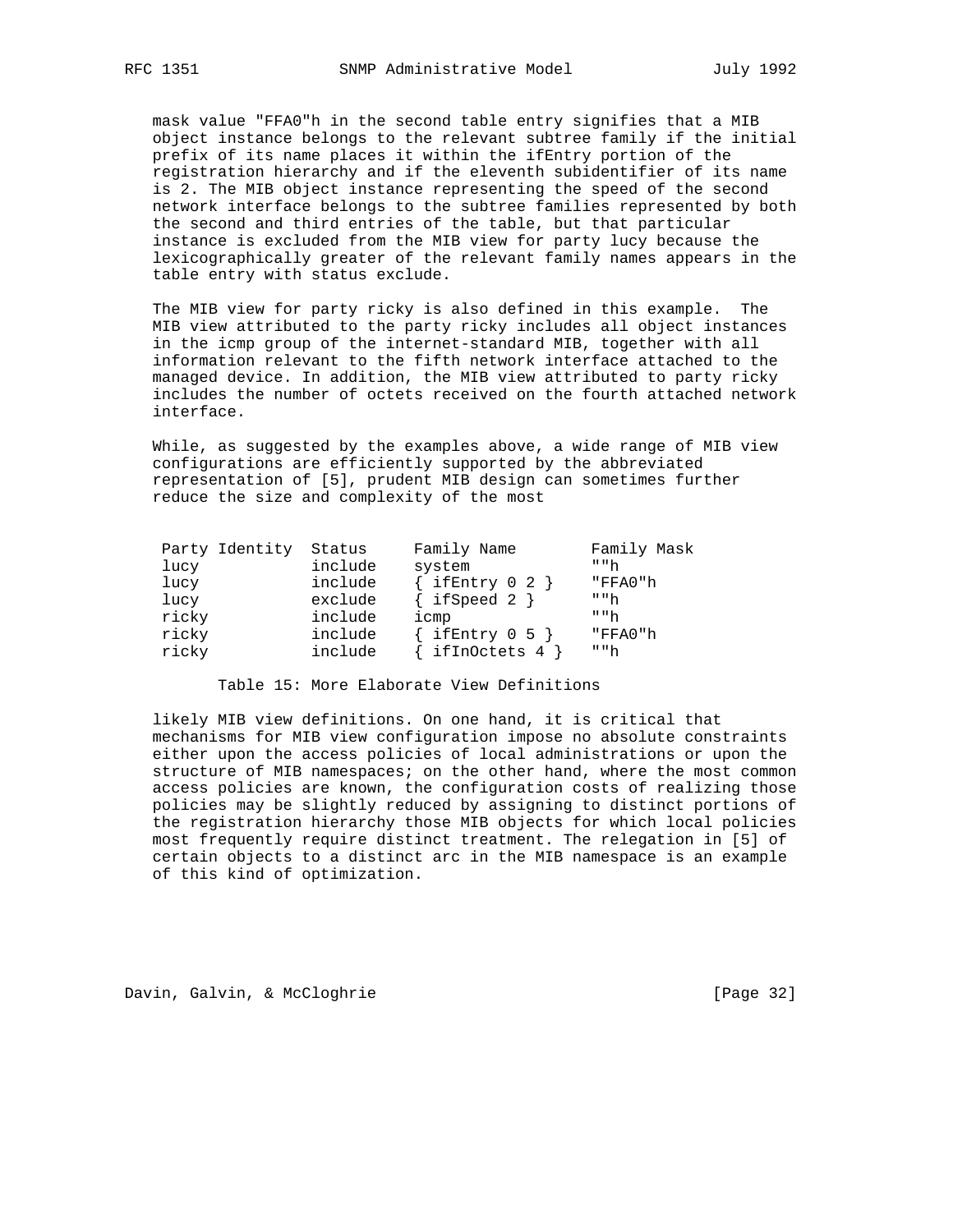#### 5. Compatibility

 Ideally, all SNMP management stations and agents would communicate exclusively using the secure facilities described in this memo. In reality, many SNMP agents may implement only the insecure SNMP mechanisms described in [1] for some time to come.

 New SNMP agent implementations should never implement both the insecure mechanisms of [1] and the facilities described here. Rather, consistent with the SNMP philosophy, the burden of supporting both sorts of communication should fall entirely upon managers. Perhaps the best way to realize both old and new modes of communication is by the use of a SNMP proxy agent deployed locally on the same system with a management station implementation. The management station implementation itself operates exclusively by using the newer, secure modes of communication, and the local proxy agent translates the requests of the manager into older, insecure modes as needed.

 It should be noted that proxy agent implementations may require additional information beyond that described in this memo in order to accomplish the requisite translation tasks implicit in the definition of the proxy function. This information could easily be retrieved from a filestore.

6. Security Considerations

 It is important to note that, in the example configuration for native proxy operations presented in this memo, the use of symmetric cryptography does not securely prevent direct communication between the SNMP management station and the proxied SNMP agent.

 While secure isolation of the management station and the proxied agent can, according to the administrative model set forth in this memo, be realized using symmetric cryptography, the required configuration is more complex and is not described in this memo. Rather, it is recommended that native proxy configurations that require secure isolation of management station from proxied agent be implemented using security protocols based on asymmetric (or "public key") cryptography. However, no SNMP security protocols based on asymmetric cryptography are currently defined.

 In order to participate in the administrative model set forth in this memo, SNMP implementations must support local, non-volatile storage of the local party database. Accordingly, every attempt has been made to minimize the amount of non-volatile storage required.

Davin, Galvin, & McCloghrie [Page 33]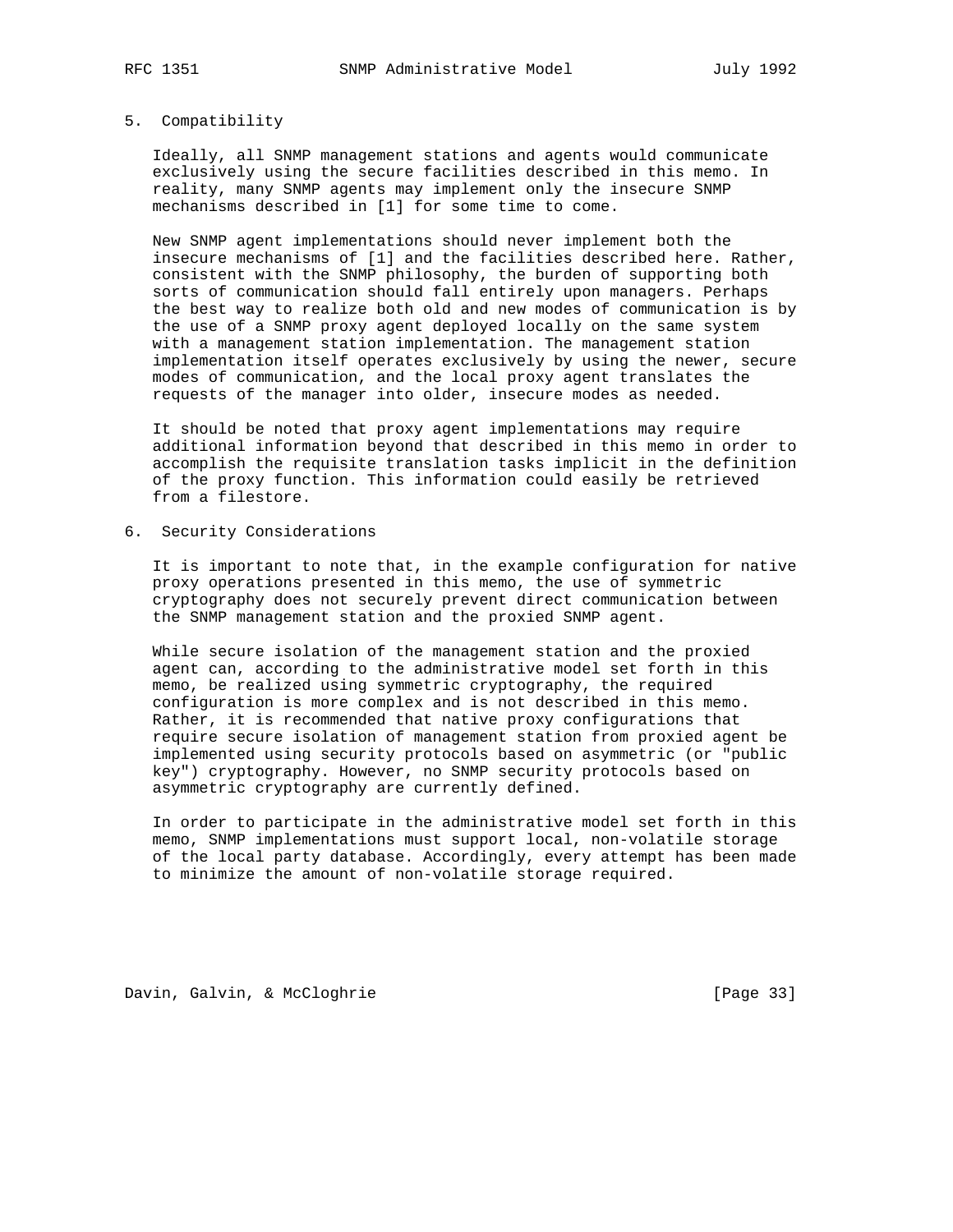# 7. References

- [1] Case, J., M. Fedor, M. Schoffstall, and J. Davin, The Simple Network Management Protocol", RFC 1157, University of Tennessee at Knoxville, Performance Systems International, Performance Systems International, and the MIT Laboratory for Computer Science, May 1990. (Obsoletes RFC 1098.)
- [2] Rose, M., and K. McCloghrie, "Structure and Identification of Management Information for TCP/IP based internets", RFC 1155, Performance Systems International, Hughes LAN Systems, May 1990. (Obsoletes RFC 1065.)
- [3] Information Processing -- Open Systems Interconnection -- Specification of Basic Encoding Rules for Abstract Syntax Notation One (ASN.1), International Organization for Standardization/International Electrotechnical Institute, 1987, International Standard 8825.
- [4] Galvin, J., McCloghrie, K., and J. Davin, "SNMP Security Protocols", RFC 1352, Trusted Information Systems, Inc., Hughes LAN Systems, Inc., MIT Laboratory for Computer Science, July 1992.
- [5] McCloghrie, K., Davin, J., and J. Galvin, "Definitions of Managed Objects for Administration of SNMP Parties", RFC 1353, Hughes LAN Systems, Inc., MIT Laboratory for Computer Science, Trusted Information Systems, Inc., July 1992.
- 8. Authors' Addresses

 James R. Davin MIT Laboratory for Computer Science 545 Technology Square Cambridge, MA 02139

 Phone: (617) 253-6020 EMail: jrd@ptt.lcs.mit.edu

 James M. Galvin Trusted Information Systems, Inc. 3060 Washington Road, Route 97 Glenwood, MD 21738

 Phone: (301) 854-6889 EMail: galvin@tis.com

Davin, Galvin, & McCloghrie [Page 34]